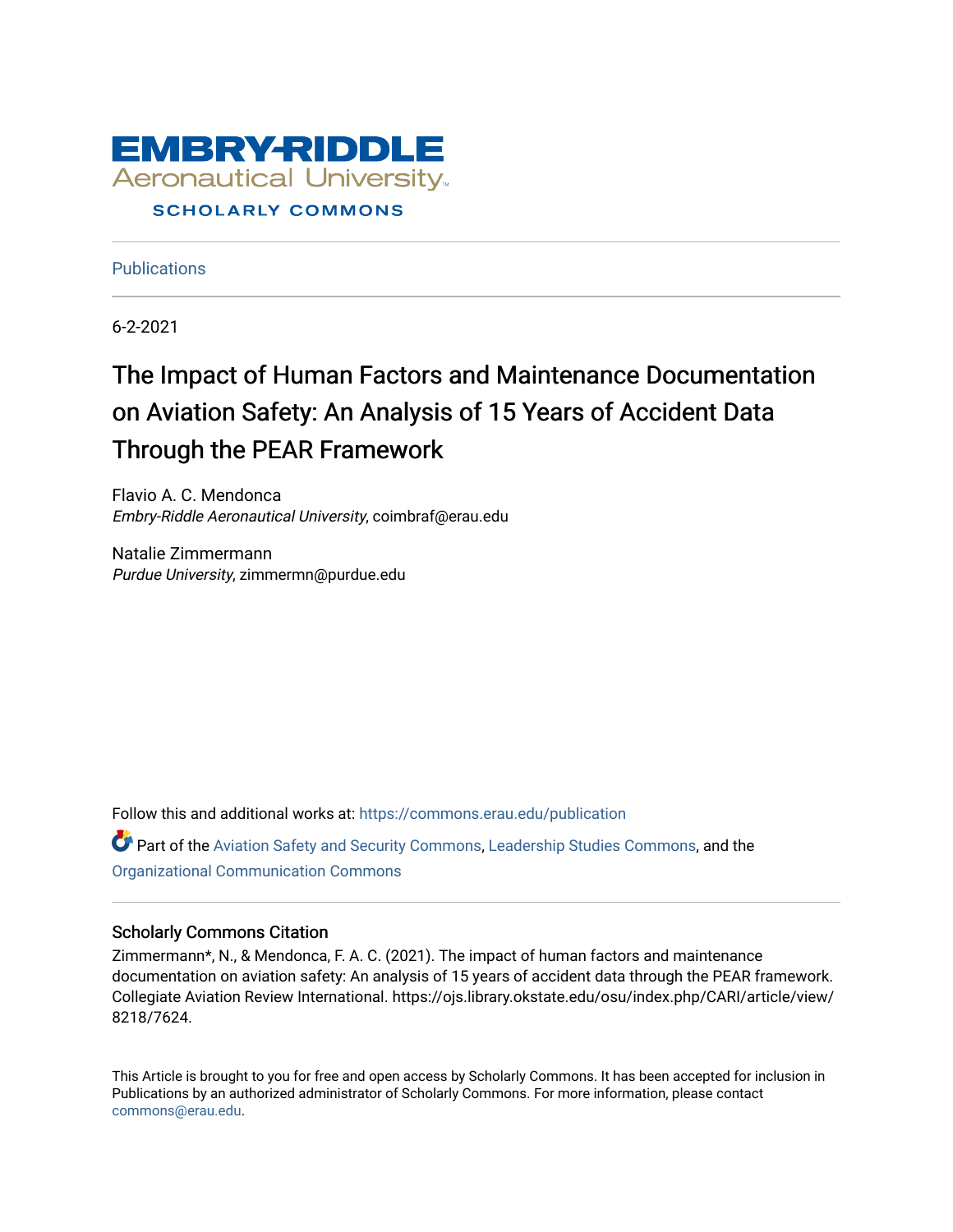



Volume 39 | Issue 2 Peer-Reviewed Article #1

6-2-2021

# The Impact of Human Factors and Maintenance Documentation on Aviation Safety: An Analysis of 15 Years of Accident Data Through the PEAR Framework

Natalie Zimmermann *Purdue University*

Flavio Antonio Coimbra Mendonca *Embry-Riddle Aeronautical University*

Regardless of the type of maintenance performed on aircraft, instructions are to be used to provide the aviation technicians completing the maintenance activities with guidance on, and an outline of, the maintenance items to be performed and completed. However, the use of instructions does not guarantee the correct and proper completion of the maintenance activities as the instructions may be erroneous and/or maintenance personnel can misunderstand, misinterpret, or improperly follow the procedures outlined. Resulting maintenance errors can potentially result in aircraft accidents, as illustrated by Air Midwest Flight 5481. With the purpose of understanding how human factors associated with written maintenance instructions have contributed to aircraft accidents, the researchers qualitatively analyzed, using the people  $(P)$ , environment  $(E)$ , actions  $(A)$ , resources  $(R)$  – PEAR – framework, 12 aircraft accidents that occurred from January 1, 2003, through December 31, 2017, under Part 121 or Part 135 operations in the United States that had maintenance instruction-related errors as contributing or causal factors. The detailed accident information, including causal factors, were retrieved from the aircraft accident reports provided by the National Transportation Safety Board (NTSB). The findings indicated that maintenance activities, specifically in terms of the adequacy and proper use of maintenance instructions, are largely impacted by human factor elements, such as the overall organizational environment and the resources available.

Recommended Citation:

Zimmermann, N. & Mendonca, F.A.C. (2021). The Impact of Human Factors and Maintenance Documentation on Aviation Safety: An Analysis of 15 Years of Accident Data Through the PEAR Framework. *Collegiate Aviation Review International,* 39(2), 1-25. Retrieved from https://ojs.library.okstate.edu/osu/index.php/CARI/article/view/8218/7624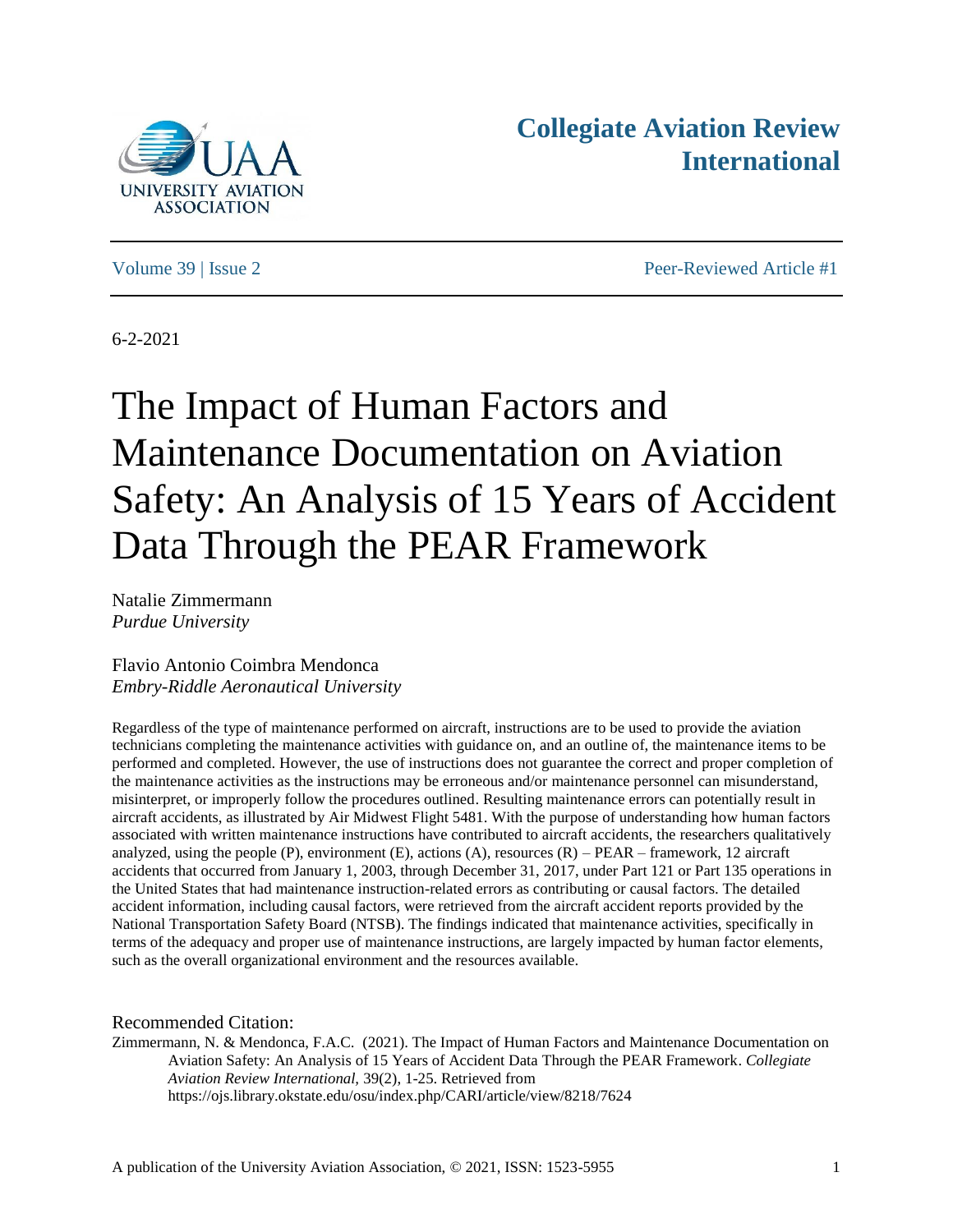As mandated by the United States Code of Federal Regulations (C.F.R.), virtually every U.S. registered aircraft operating in the United States airspace is subjected to periodic maintenance activities (Title 14 C.F.R. § 91.405, 2011). However, the extent of the mandated maintenance activities is dependent upon the exact type of operations of each aircraft. On one hand, general aviation (GA) aircraft operating under Title 14 C.F.R. Part 91 are commonly subject to maintenance activities as part of annual inspections and 100-hour inspections. On the other hand, aircraft operating under Title 14 C.F.R. Part 121 and Title 14 C.F.R. Part 135 are subjected to maintenance activities per continuous airworthiness inspection programs (Title 14 C.F.R. § 91.409, 2011). Despite the different types of aircraft inspections and maintenance activities that are to be performed, all have one aspect in common, namely the requirement to use a form of documentation or instruction, such as maintenance manuals, checklists, and/or job cards that outline the details of the task at hand (Title 14 C.F.R. § 43.13, 2011). However, these maintenance instructions have the potential to negatively impact aviation safety. For instance, when poorly prepared, maintenance instructions could be a contributing factor to aircraft accidents (Hobbs, 2008). The maintenance instructions and documentation, amongst others, can present technical errors, be hard to follow, describe procedures in an unclear manner, or provide awkward instructions, which can result in procedural errors – when procedures are not executed as intended – and/or violations – when procedures are deliberately and intentionally not followed (International Civil Aviation Organization [ICAO], 2002). Thus, the risk of improperly performing maintenance activities, even with the guidance of technical documentation, is still present. In situations where maintenance activities are performed erroneously, a so-called maintenance error is said to have occurred (Dhillon & Liu, 2006). A listing of maintenancerelated aircraft accidents prepared by the Federal Aviation Administration (FAA) illustrates that maintenance errors, regardless of how minor or insignificant a specific maintenance item might seem, can have serious effects and consequences, with the potential of creating major safety issues and result in fatal accidents, as was observed during the accident of Air Midwest Flight 5481 (FAA, 2018; National Transportation Safety Board [NTSB], 2004).

# **Literature Review**

# **Impact of Aviation Maintenance on Aviation Safety**

A prime example of the importance and impact of maintenance documentation on aviation safety, especially of misunderstanding maintenance instructions, is provided by the accident of Air Midwest Flight 5481.

*Air Midwest Flight 5481.* On January 8, 2008, a Beechcraft 1900D operated by Air Midwest as US Airways Express crashed shortly after takeoff from Charlotte-Douglas International Airport (CLT) in North Carolina, killing 21 people aboard, including two flight crewmembers. The National Transportation Safety Board (NTSB) (NTSB, 2004, p. x) identified the "airplane's loss of pitch control during takeoff" as the probable cause of the mishap, further elaborating that the loss of pitch control was due to the improper rigging of the elevator control system and a Center of Gravity (C.G.) too far aft of the certified limit. Two days prior to the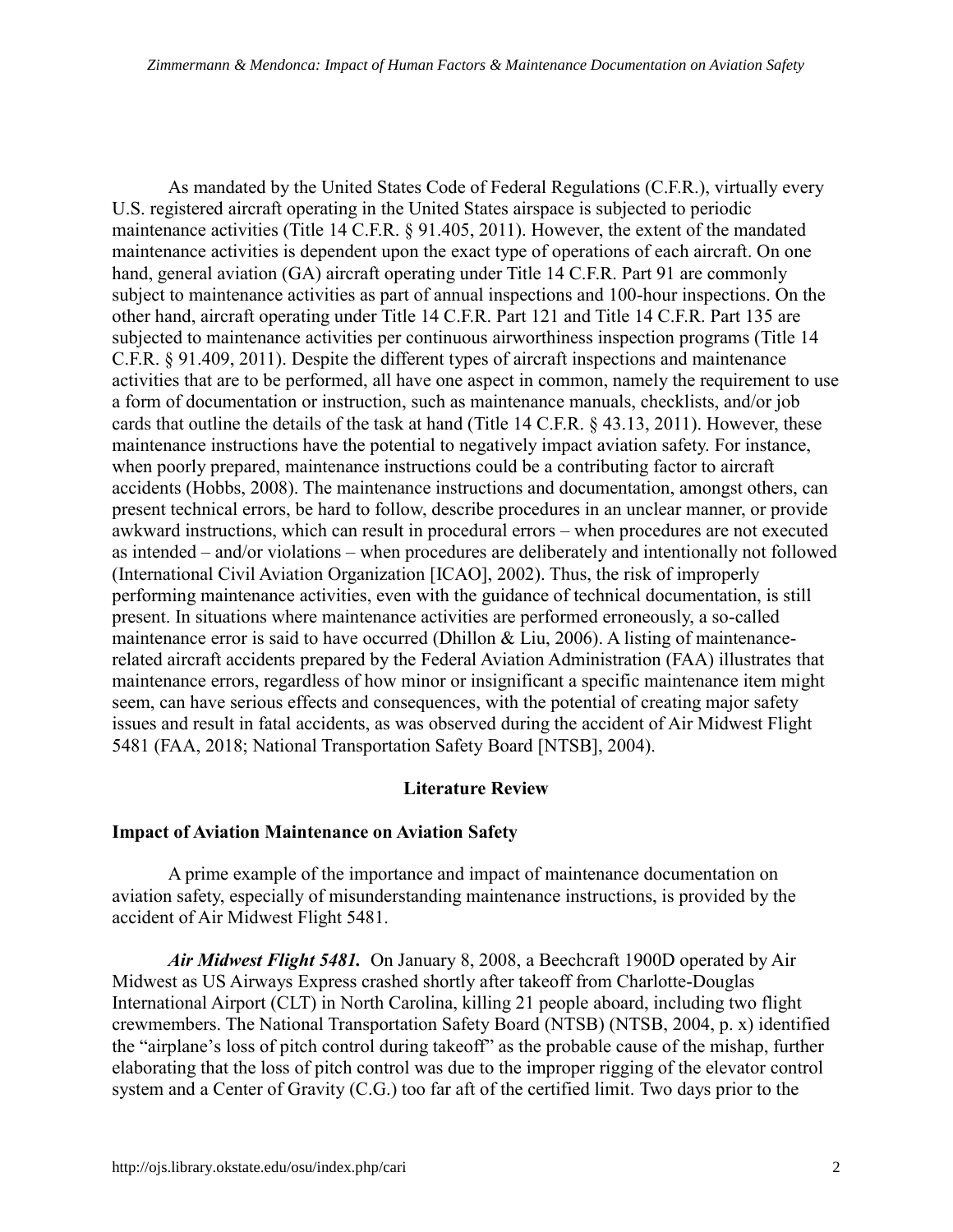accident, the elevator system control cables of the affected aircraft were examined during a maintenance check, and the tension of these control cables was found to be too low. In order to adjust the tension, the entire elevator rigging procedure was supposed to be followed as there was no individual job card specifically focusing on adjusting the tension of the control cables. However, both the mechanic and the supervisor misunderstood the procedures, and believed that only the steps in the elevator rigging procedure that focused on the tension adjustment had to be followed (NTSB, 2004). During the post-accident review the mechanics stated that "steps c, f, g, h, i, j, n, and s were not required because those steps were only necessary for cable replacement and not for cable tensioning" (NTSB, 2004, p. 23). However, skipping these steps resulted in an inadequate restriction of the aircraft's nose down travel, and thus contributed to the accident (Hobbs, 2008; NTSB, 2004). Through the example given by Air Midwest Flight 5481, the impact that maintenance instructions have on the proper completion of maintenance activities, especially when not properly understood, are illustrated, and the risks associated therewith are highlighted.

# **Aviation Maintenance and Safety**

The human element, including flight personnel as well as personnel on the ground, such as aircraft technicians, has a great impact on safety in the aviation industry (FAA, 2018; Hobbs, 2004; Oster, Strong, & Zorn, 2013). Human error has been cited as a causal factor for between 75% to 80% of all aviation accidents, and around 12% of this proportion of aircraft accidents are linked to aircraft maintenance activities (FAA, 2018). As the aircraft maintenance system and environment are very complex and intricate, human errors should be expected (Latorella & Prabhu, 2000). According to Hobbs (2008), even if improper maintenance activities are not identified as the primary cause of an accident, they may still have played an important role therein.

In the five-year span between 1996 and 2001, 1,016 aviation mishaps with maintenance issues cited as causal factors were registered in the Maintenance Error Information Management System (MEIMS), a database which combines FAA, National Aeronautics and Space Administration (NASA), and U.S. Navy maintenance error data (Krulak, 2004). Similarly, in the Aviation Safety Review for 2016, the United Kingdom (UK) Civil Aviation Authority (CAA) highlighted aircraft maintenance as a prominent primary cause for airplane and helicopter accidents, serious incidents, and high severity occurrences (Civil Aviation Authority [CAA], 2017). The significance of maintenance on the safety of the aviation industry is further highlighted by the records of NASA's Aviation Safety Reporting System (ASRS) database. From the 54,318 incidents reported in the database for the time period between 2010 and 2020, 1,661 reports reference maintenance-related procedural violations (ASRS, n.d.).

One important aspect of maintenance-related errors is that they can exist without being visible or discovered for a prolonged period of time, and consequently are more latent and less obvious than other error-types (FAA, 2018). In the past, the search for a root cause frequently stopped when the last person that was in touch with, or worked on, the damaged component is found, instead of continuing the search deeper into the causes for the failure (Hibit & Marx, 1994). However, with the introduction of the continuing analysis and surveillance system (CASS) – an approach now required for airlines in the United States to prevent maintenance errors – performing a root cause analysis is a mandatory component of airlines' maintenance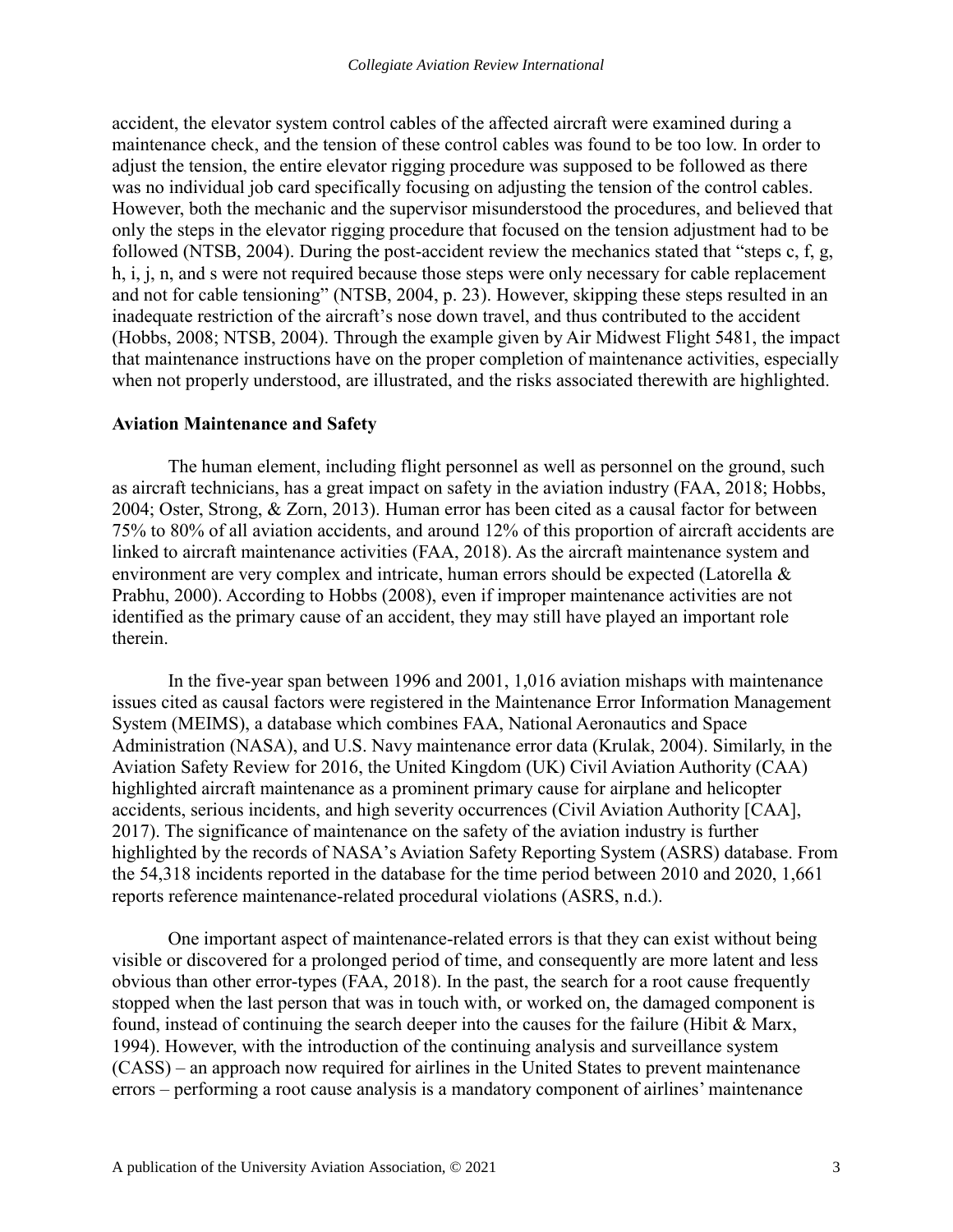programs (McFadden & Worrells, 2012). While it is useful to know what the actual errorcondition was, it is more crucial to understand the reason why a specific error occurred, as it allows to understand and analyze the root causes of the error (Hobbs, 2008).

Maintenance documentation is a critical aspect for the proper completion of aircraft maintenance activities. After reviewing 2,360 incidents listed in the ASRS database that occurred between 1996 and 2003, Hobbs and Kanki (2008) indicated that maintenance manuals were a common factor among the reports analyzed. Additionally, the maintenance error history (MEH) model presented by Rashid, Place, & Braithwaite (2013) illustrates that information, as provided in aircraft documents and manuals, technical compact discs (CDs), or bulletins, could be an error-trigger during the aircraft maintenance process. These trends were further reflected by Hobbs (2008), where elements related to maintenance documentation, such as poor designs or procedures, were identified to be contributing factors to maintenance errors and incidents. The organization of these sources of information is crucial and can result in an error-producing condition, as errors can occur when attempting to retrieve information from "confusing, misleading or excessively cluttered documentation and charts" (ICAO, 2002, p. 2-6).

The importance of aircraft maintenance activities and their impact on aviation safety is further highlighted by the FAA (2018) and Hobbs (2008) through a listing of aircraft accidents and incidents whose causes are related to maintenance issues and errors. The FAA (2018) and Hobbs (2008) incident and accident listings are combined in Table 1.

# **Human Factors in Aviation**

Most of the aircraft accident literature has focused on the analysis and modeling of human factors (Wiegmann & Shappell, 2001), their impact on aircraft accidents (Australian Bureau of Air Safety Investigation (BASI), 1996; Dambier & Hinkelbein, 2006; Daramola, 2014; Kelly & Efthymiou, 2019; Kharoufah, Murray, Baxter, & Wild, 2018; Li & Harris, 2006; Li, Harris, & Yu, 2008; Liu, Chi, & Li, 2013; Mendonca, Huang, & Keller, 2017; Shappell & Wiegmann, 2004; Shappell, Detwiler, Holcomb, Hackworth, & Boquet, 2006), and accident prevention methods (Taneja, 2002). More specifically, the literature is mostly centered on the aircrew-aspects of human factors. Examples include a report by the [Australian] Bureau of Air Safety Investigation (BASI) focused on pilot-related human factors as causes of aircraft accidents (BASI, 1996) and Taneja's (2002) review of methods to investigate and prevent of human factors as they relate to aircraft accidents. Furthermore, Wiegmann and Shappell (2001) studied the effectiveness of using the Human Factors Analysis and Classification System (HFACS) framework, placing special emphasis on the identification of human factors in aircraft accidents and incidents.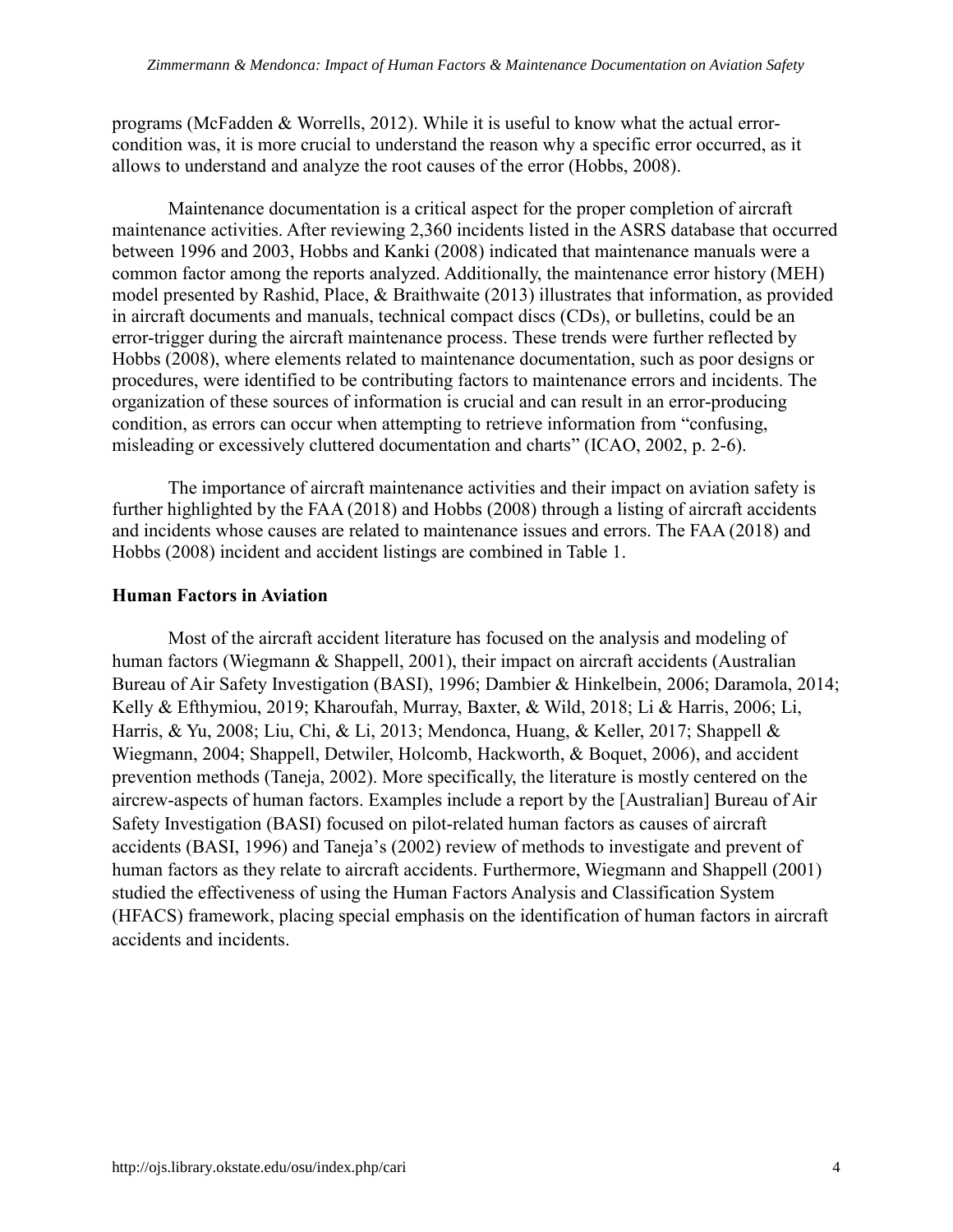| Flight Identifier                   | Year | Mishap<br>Type | Maintenance Related Cause                                                                |
|-------------------------------------|------|----------------|------------------------------------------------------------------------------------------|
| Eastern Airlines 855                | 1983 | Incident       | Installation of chip detectors without O-rings                                           |
| Japan Airlines 123                  | 1985 | Accident       | Improperly performed repair on rear pressure bulkhead                                    |
| Aloha Airlines 243                  | 1988 | Accident       | Unidentified disbonding and fatigue damage during<br>inspection                          |
| British Airways 5390                | 1990 | Accident       | Improper bolts used during windscreen installation                                       |
| Excalibur Airways,<br><b>G-KMAM</b> | 1993 | Incident       | Lack of knowledge of Airbus flap change procedures                                       |
| Emery Worldwide 228                 | 2001 | Incident       | Improperly installed landing gear extension<br>components, and failure to detect mistake |
| China Airlines 611                  | 2002 | Accident       | Metal fatigue resulting from improper maintenance                                        |
| Air Midwest 5481                    | 2003 | Accident       | Improper rigging of the elevator control system during<br>maintenance                    |
| Colgan Air 9446                     | 2003 | Accident       | Improper replacement of cable and inadequate<br>functional check                         |
| <b>American Airlines</b><br>1400    | 2007 | Accident       | Improper engine manual engine start-up procedure used<br>by maintenance personnel        |

Table 1 *Aircraft Accidents and Incidents Due to Maintenance Related Issues*

*Note:* Adapted from "An Overview of Human Factors in Aviation Maintenance" by A. Hobbs, 2008, pp. 3-8 (https://www.atsb.gov.au/media/27818/hf\_ar-2008-055.pdf). Copyright 2008 by the Australian Transport Safety Bureau; "Aviation Maintenance Technician Handbook – General" by Federal Aviation Administration, 2018, p.14- 33 (https://www.faa.gov/regulations\_policies/handbooks\_manuals/aircraft/media/amt\_general\_handbook.pdf). Copyright 2018 by the Federal Aviation Administration.

The HFACS model has since been applied in a variety of studies to understand the human factor elements associated with aircraft accidents, in both, civil and military operations. Through the application of the HFACS framework, the criticality of the human element in aviation is further emphasized, as skill-based errors, perception errors, decision errors, violations, and crew resource management are quoted as frequent aircraft accident causal factors (Dambier & Hinkelbein, 2006; Daramola, 2014; Kelly & Efthymiou, 2019; Li & Harris, 2006; Liu et al., 2013; Shappell & Wiegmann, 2001; Shappell et al., 2006; Wiegmann & Shappell, 2001). Overall, in general aviation (GA) and commercial aviation, skill-based errors dominate, causing approximately 80% and 70% of unsafe acts, respectively. On the military side, however, the contribution of skill-based errors is approximately equal to that of decision errors (Shappell & Wiegmann, 2004). By combining the HFACS framework with statistical methods, Li et al. (2008) determined that for safety interventions to be impactful, they are to be implemented at the Level three and Level four of the HFACS framework, relating to supervisory and organizational processes, respectively. Specifically, unsafe supervision (Level three) refers to latent failures resulting from inadequate acts of the supervisory echelons, while organizational influences (Level four) is tied to managerial and upper-level decisions and actions (Wiegmann & Shappell, 2001).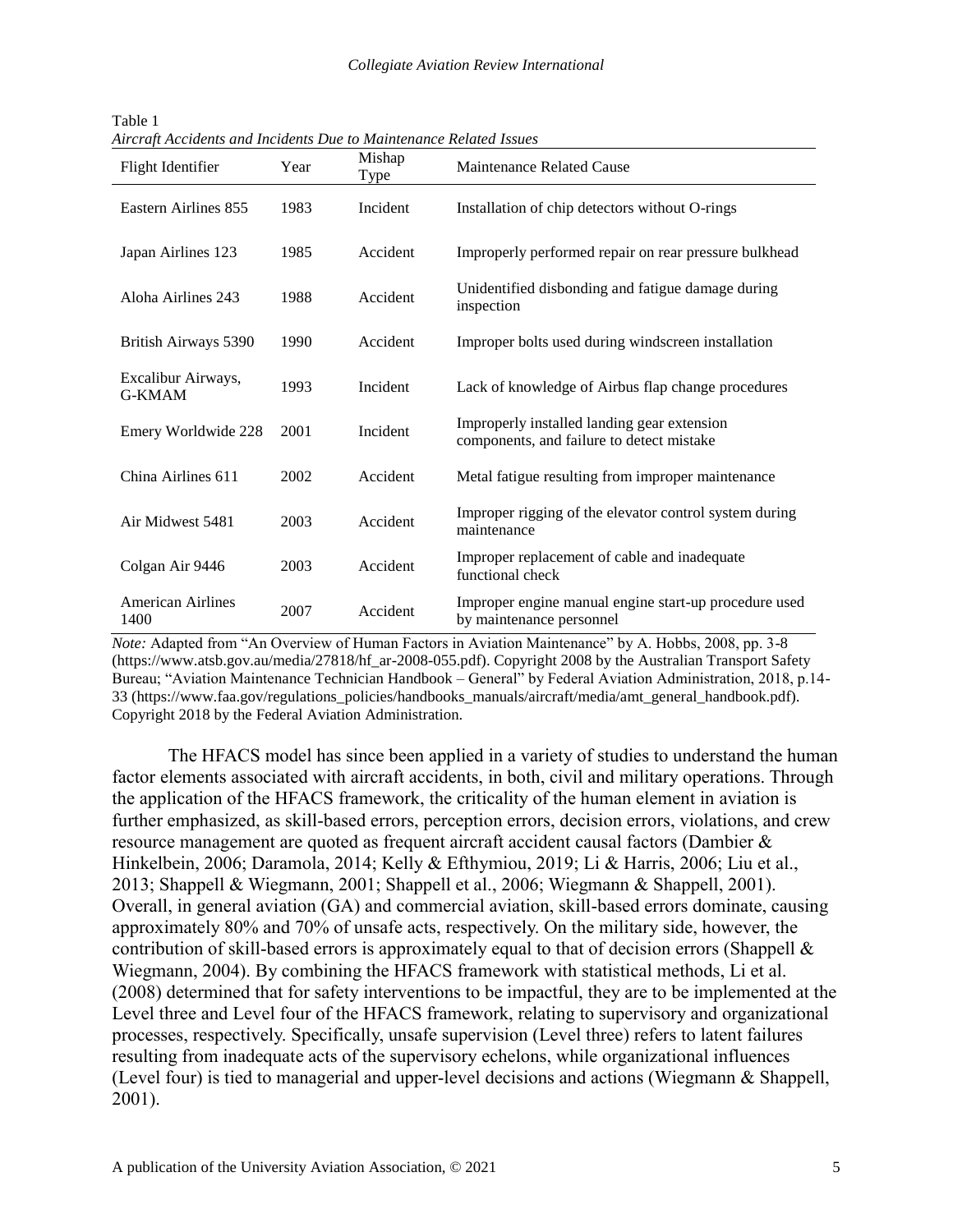Additional human factors models with applications to aviation have also been developed and applied. Yang and Fan (2016) introduced a novel human factors model, namely the PEART (people, environment, actions, resources, and time) model. This model is based on the PEAR model, but with an additional element – time, as it is critical to also consider how time impacts an operation and the human factors associated therewith (Yang & Fan, 2016). Further, Zhang, Wang, Luo, & Tang (2013) created a statistical model based on Bayesian network theory to represent causality via conditional probability of the impact of human factors on civil aviation incidents.

Research on the human factors of the aircraft maintenance industry includes studies focusing on their impact on ergonomics and the maintainability of aircraft (Bernard, Zare, Sagot, & Paquin, 2020), relationship to errors (Padil, Said, & Azizan, 2018), influential factors (Jaiswal, Dalkilic, Verma, & Singh, 2019; Santos & Melicio, 2019), incorporation into safety management system (SMS) practices (Miller & Mrusek, 2019), and approaches to map the risks thereof (Kucuk, 2019). Only few reports usually issued by government-related agencies like the FAA in the United States and the Australian Transport Safety Bureau (ATSB) in Australia have focused on further analyzing and researching aircraft accidents with regards to their relationship to maintenance activities, as presented by the FAA (2018) and Hobbs (2008). However, in these reports, the accidents are overviewed in a general and broad manner or the focus thereof is not explicit to accidents caused by, or related to, maintenance instruction-related issues. Goldman, Fiedler, & King (2002) obtained reports of maintenance-related GA accidents that occurred between 1988 and 1997 from the NTSB. The associated data were analyzed, and the accidents were classified into categories by type of aircraft involved, installation error (i.e. what was the type of maintenance error), aircraft system affected, certification of the mechanics, and operational impact (Goldman et al., 2002). While this research provides an understanding of the frequencies of the relative categories, it does not present details on the causes of the maintenance errors analyzed or an analysis of the human factors involved.

# **The PEAR Model**

The PEAR model provides a framework to characterize human factors – the relationship between people, their capabilities, and their environment and activities (FAA, 2018; ICAO, 2002). Specifically, the PEAR model considers four elements that impact human factors in the area of aviation maintenance, namely *people* (P), *environment* (E), *actions* (A), and *resources* (R) (FAA, 2018).

The people element of the PEAR model refers to the individuals that perform the maintenance activities (FAA, 2018). As not every individual involved in the maintenance activities presents the same characteristics, maintenance operations and activities have to respect each individual's limitations (ICAO, 2002). The PEAR model considers physical characteristics, physiological, psychological, as well as psychosocial characteristics (FAA, 2018; ICAO, 2002; Johnson & Maddox, 2007). By extension, as a critical element to human capability and performance, and a fundamental component of human factor analysis, fatigue – both from a physical as well as mental perspective – is further highlighted and studied under the *people* element of the PEAR model (Johnson & Maddox, 2007). The complete list of human factors characteristics considered under the people element of the PEAR model is outlined in Table 2.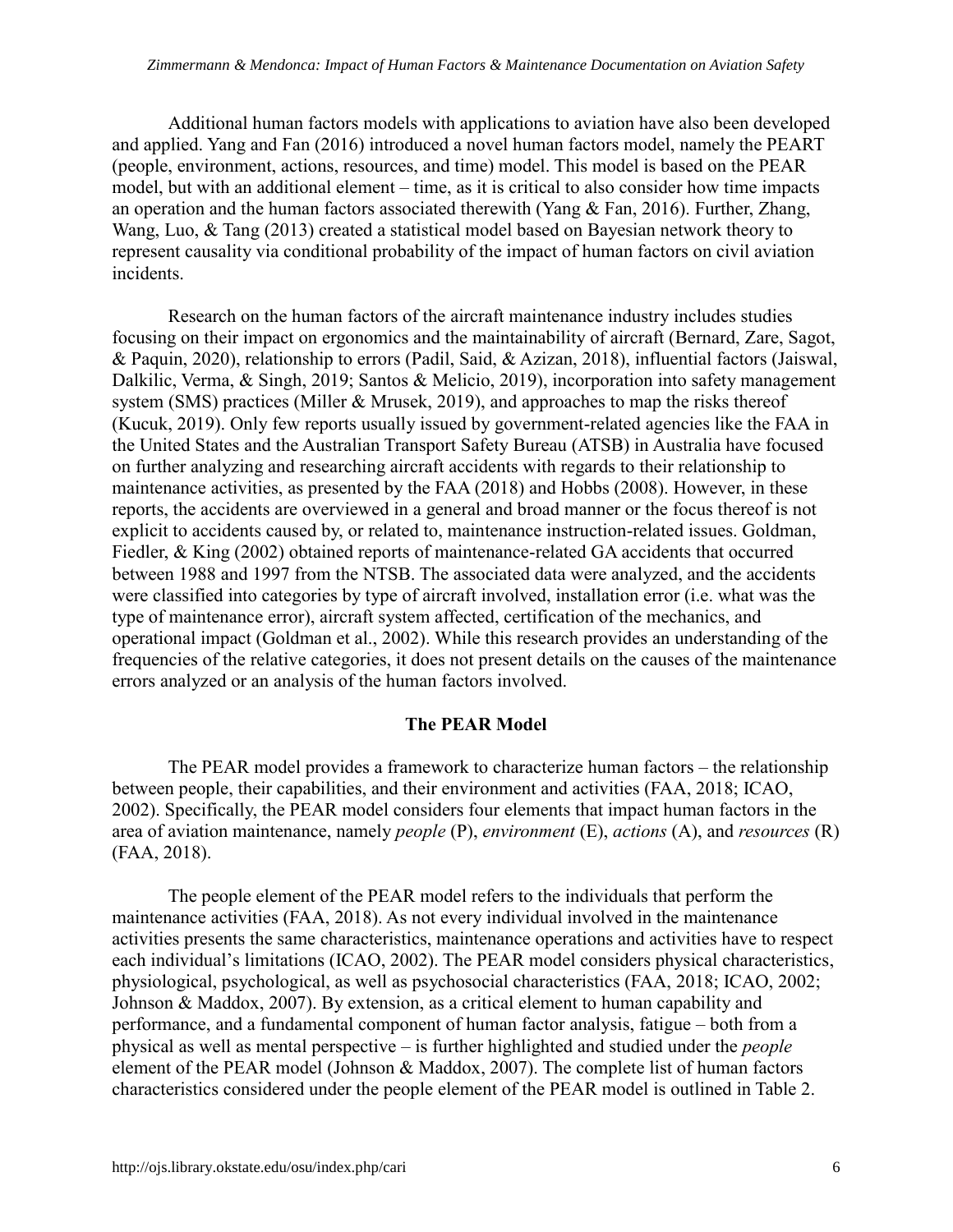| P - People                                                                                    |                                                                                                                                             |                                                                                          |                                                                 |  |  |  |
|-----------------------------------------------------------------------------------------------|---------------------------------------------------------------------------------------------------------------------------------------------|------------------------------------------------------------------------------------------|-----------------------------------------------------------------|--|--|--|
| <b>Physical Elements</b>                                                                      | <b>Psychological Elements</b>                                                                                                               | Physiological Elements                                                                   | <b>Psychosocial Elements</b>                                    |  |  |  |
| Physical size<br>Gender<br>Age<br>Strength<br>Sensory limitations                             | Workload<br>Experience<br>Knowledge<br>Training<br>Attitude<br>Mental/emotional state                                                       | <b>Nutritional factors</b><br>Health<br>Lifestyle<br>Fatigue<br>Chemical dependency      | Interpersonal conflicts<br>Financial hardships<br>Personal loss |  |  |  |
|                                                                                               |                                                                                                                                             | $E$ – Environment                                                                        |                                                                 |  |  |  |
|                                                                                               | <b>Physical Environment</b>                                                                                                                 |                                                                                          | <b>Organizational Environment</b>                               |  |  |  |
|                                                                                               | Weather<br>Location of activities<br>Shift<br>Workspace<br>Safety                                                                           | Personnel<br>Corporate culture<br>Morale<br>Supervision<br>Company size<br>Profitability |                                                                 |  |  |  |
|                                                                                               | Sound level                                                                                                                                 | Crew structure                                                                           |                                                                 |  |  |  |
| Lightning characteristics                                                                     |                                                                                                                                             | Labor-management relations<br>Pressures                                                  |                                                                 |  |  |  |
|                                                                                               |                                                                                                                                             | A - Actions                                                                              |                                                                 |  |  |  |
|                                                                                               | Steps required to perform and complete a task<br>The number of people involved to complete a task<br>Sequence of activities<br>Requirements |                                                                                          |                                                                 |  |  |  |
| Communication<br>Attitude<br>Certification                                                    |                                                                                                                                             | Information control<br>Knowledge<br>$R - Resources$                                      | <b>Skill</b><br>Inspection                                      |  |  |  |
|                                                                                               | Manuals                                                                                                                                     |                                                                                          | Computer software systems                                       |  |  |  |
| Tools                                                                                         |                                                                                                                                             |                                                                                          | Test equipment                                                  |  |  |  |
|                                                                                               | Work stands and lifts                                                                                                                       |                                                                                          | <b>Fixtures</b>                                                 |  |  |  |
|                                                                                               | Other people                                                                                                                                | Task lightning                                                                           |                                                                 |  |  |  |
|                                                                                               | Materials                                                                                                                                   |                                                                                          | Ground handling equipment                                       |  |  |  |
| Quality systems<br>Training<br>Procedures and work cards<br>Paperwork and associated signoffs |                                                                                                                                             |                                                                                          |                                                                 |  |  |  |

Table 2 *PEAR Elements Classification*

*Note:* Adapted from "Aviation Maintenance Technician Handbook – General" by Federal Aviation Administration, 2018, pp.  $14 - 10 - 14 - 12$ 

(https://www.faa.gov/regulations\_policies/handbooks\_manuals/aircraft/media/amt\_general\_handbook.pdf). Copyright 2018 by the Federal Aviation Administration; "A PEAR shaped model for better human factors" by W.B. Johnson and M.E. Maddox, 2007, pp. 20-21

(https://www.faa.gov/about/initiatives/maintenance\_hf/library/documents/media/reports\_publications/pear\_civil\_avi ation\_training\_magazine\_4-07.pdf).

As shown in Table 2, the *environment* in the area of maintenance activities includes both the physical as well as the organizational environment (Johnson & Maddox, 2007). The *physical environment* refers to a series of physical conditions that can impact the maintenance activities, while the *organizational environment* refers to organizational characteristics that define a company, and thus, the workplace (FAA, 2018). From an organizational perspective, as highlighted by the HFACS model, decisions taken in the upper levels of management – such as the allocation of resources or implemented policies and procedures – have an impact on the frontline actions, and consequently impact safety (Wiegmann & Shappell, 2001).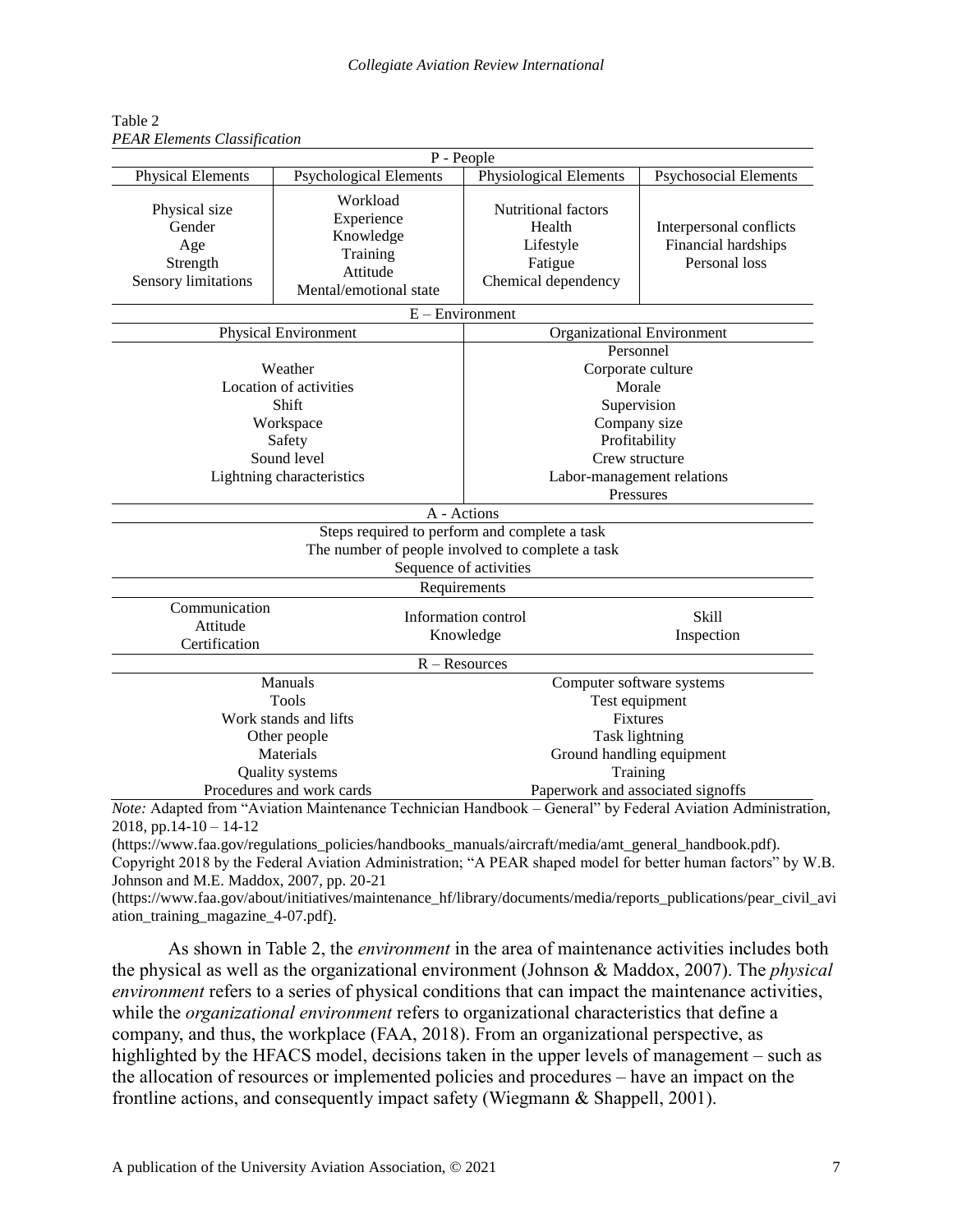The *actions* element of the PEAR model refers to all actions and activities that are performed and/or completed as part of the aviation maintenance operations. *Actions* range from the requirements needed to complete the maintenance activities, to the actual steps performed during the maintenance activities (FAA, 2018; Johnson & Maddox, 2007). Within the context of the HFACS framework, the actual steps performed, if leading to an accident, can be classified as unsafe acts of operator, in the form of errors and/or violations (Wiegmann & Shappell, 2001), following the definitions afore-provided. Table 2 highlights the human factors characteristics considered under the actions element of the PEAR model.

In the most basic sense, *resources* refers to any element that is required to complete maintenance activities, as shown in Table 2. This includes both tangible as intangible elements, such as tools and training, respectively (FAA, 2018). Under the HFACS model, resource management is classified as a subset of organizational influences, the fourth level of failure (Wiegmann & Shappell, 2001). When analyzing the *resources* element of the PEAR model, however, it is important to identify additional resources that are required, rather than merely characterizing existing resources (FAA, 2018). The allocation of resources is dictated by safety and cost-effectiveness objectives (Wiegmann & Shappell, 2001).

# **Significance of the Study**

Often times, safety hazards that can lead to future aircraft accidents can be eliminated or mitigated after an accident when they are properly understood and proactive action is taken (ICAO, 2016; Sumwalt & Dalton, 2014). As presented in the literature review, aviation maintenance and its impact on safety is a known and frequently studied discipline, simultaneously highlighting maintenance documentation as a risk factor. However, the studies presented do not focus on specific accidents and incidents in which maintenance documentation, as a sub-element of maintenance activities, has impacted and threatened aviation safety. Consequently, researching aircraft accidents that were caused by, or related to maintenance instructions, and understanding recurring themes amongst the characteristics of the maintenance activities performed is expected to allow the industry to recognize and more effectively address the risks and factors associated with aircraft maintenance instructions. Through the expected increased understanding obtained through this research, proactive action can be taken to improve the area of maintenance instructions, with the objective of improving the overall safety of the aviation industry.

# **Research Questions**

This study was an attempt to understand the underlying factors of aircraft accidents which occurred under Part 121 and Part 135 operations from 2003 to 2017 and were caused by maintenance errors related to, or induced by, written maintenance instructions, through the application of the PEAR model. Specifically, the following research questions were addressed:

- 1. What are the characteristics of the maintenance activities that could be improperly performed due to issues presented and caused by written maintenance instructions?
- 2. What are the underlying human factor-related causes of the maintenance errors induced by written maintenance instructions issues?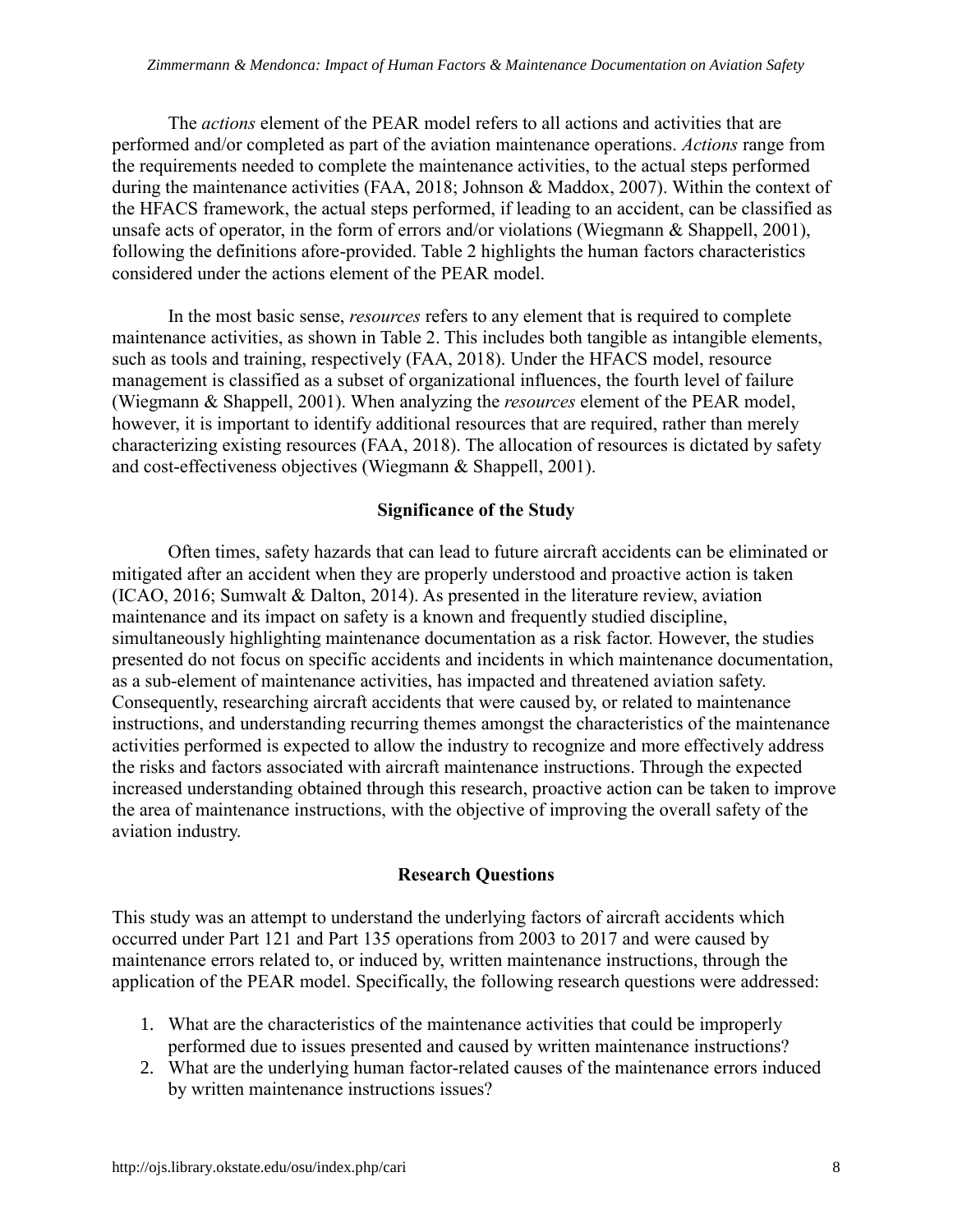#### **Methodology**

To answer the research questions, data from aircraft accidents that occurred between January 1, 2003 and December 31, 2017 under Part 121 and Part 135 operations, and that were caused by, or related to, issues with written aircraft maintenance instructions and documentation were obtained from the NTSB aviation accidents databases (NTSB, n.d.-a; NTSB, n.d.-b). The gathered data were used to study the human factors elements that were related to the maintenance documentation issues through the application of the PEAR model.

# **Data Collection**

Similar to Goldman et al. (2002), the aircraft accident data from 15 years were obtained through the online aviation accidents database (NTSB, n.d.-a). To query only the accidents of interests, the search filters on the NTSB website were adjusted to include accidents classified by the NTSB as "airplane" accidents occurring in the United States under Part 121 and Part 135 operations from January 1, 2003 to December 31, 2017. A key word search for "maintenance" was conducted to obtain only the reports from accidents in which the maintenance activities were investigated.

# **Data Analysis**

The list resulting from the NTSB search included the accidents that occurred within the specified time range, under Part 121 and Part 135 operations, and whose reports have the keyword "maintenance" included. This included any mention of maintenance within the accident reports, and consequently did not specifically sort out accidents related to issues with maintenance instructions and documentation. To sort out the accidents that were related to, or caused by, maintenance instructions issues, the final or preliminary accident reports, depending on availability, were read and analyzed. After manually filtering out the accidents that were caused by maintenance documentation-related issues, the strategy used by Goldman et al. (2002) was followed. The selected accidents were coded in different categories in order to obtain accident demographic information. In this study, the accidents were coded in the categories described below.

The accidents were coded with respect to the number and types of injuries, as provided by the NTSB report. The types of injuries are fatal, serious, minor, and none (NTSB, 2013; Title 49 C.F.R. § 830.2, 2011). The accidents were further coded in terms of the level of damage to the aircraft, as provided by the NTSB accident report. Aircraft damage can be coded into four categories, as provided and defined by the NTSB (2006): destroyed, substantial, minor, and none.

The *Aircraft System Affected* category identifies and classifies the aircraft system that the improper maintenance activity was taking place on. The aircraft system categories are adopted from Goldman et al. (2002), and are: flight controls, powerplant, landing gear, flight/navigation instruments, electrical system, fuselage, rotor system, wing (vertical and horizontal), fire warning system, air conditioning/heat/pressurization/oxygen, and anti-/de-ice systems.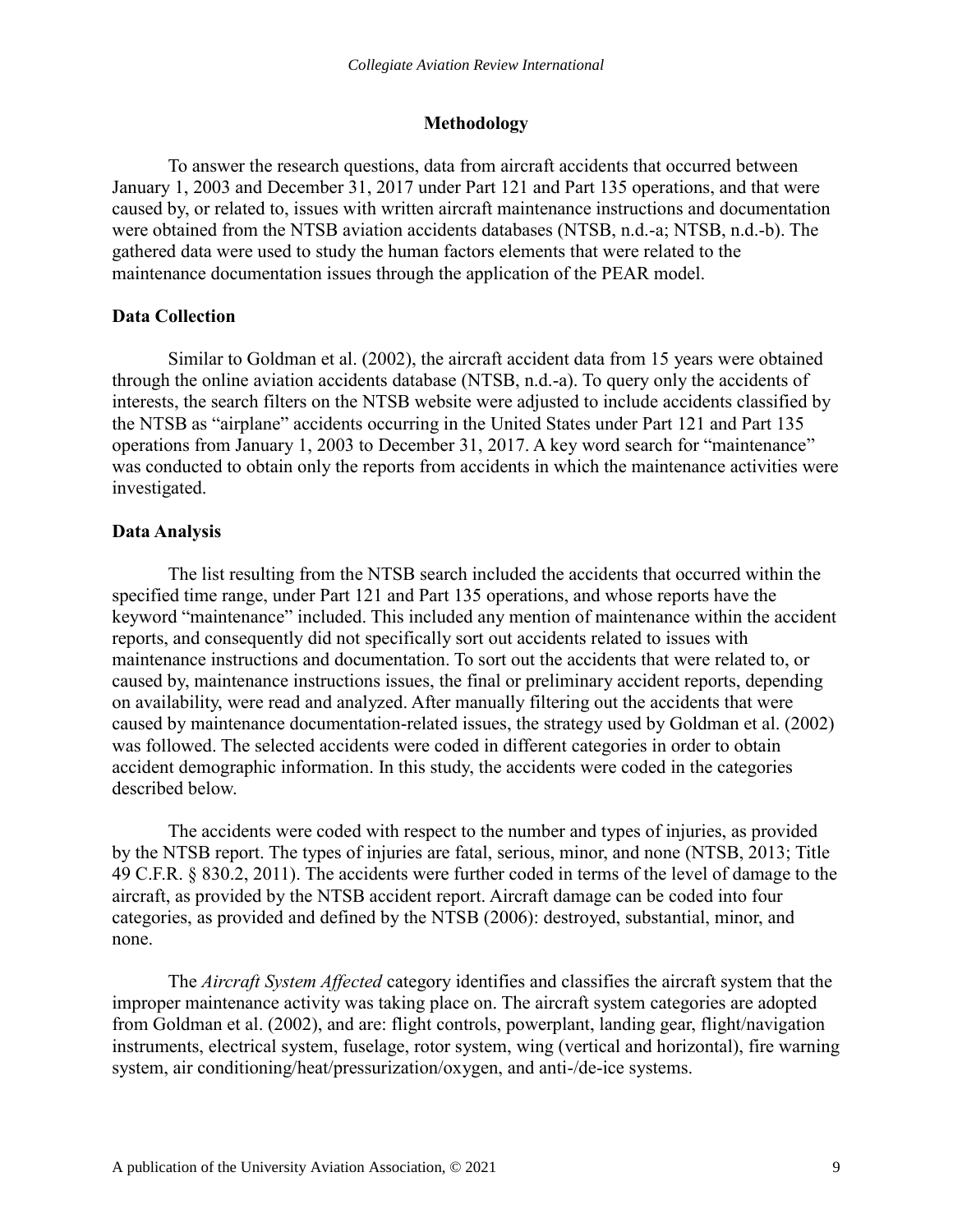The *Physical Description of Errors* category allows the classification of the aircraft accident in terms of the physical maintenance action that was performed incorrectly. The categories used were adopted from Hobbs (2008) and are: omission, commission, and timing and precision. According to Hobbs (2008), an omission refers to not performing a required action, as for example not safety wiring two bolts together, or omitting a series of steps in a procedure. Commission, on the other hand, refers to "[when] an action is performed that should not have been performed" (Hobbs, 2008, p. 10), as for example improperly connecting the end terminals of an electrical device. Lastly, timing and precision refers to actions that were "performed at the wrong time, in the wrong order, or without the necessary level of precision" (Hobbs, 2008, p. 19). Using the definitions provided by Hobbs (2008), examples of timing and precision errors could include connecting the negative lead of a battery first or inflating a tire to the wrong pressure.

The *Maintenance Activity* category identifies the type of maintenance that has been performed on the aircraft. The coding used was adapted from the NTSB Aviation Coding Manual (NTSB, 1998) and from Goldman et al. (2002). The categories used in the analysis are: adjustment, alignment, annual inspection, 100-hour inspection, balancing, calibration, compliance with an Airworthiness Directive (AD), design change, installation, inspection, lubrication, modification, major repair, major alternation, overhaul, pressurizing, rebuild/remanufacture, replacement, service bulletin (SB)/letter, and service aircraft/equipment (Goldman et al, 2002; NTSB, 1998).

Accidents that fit into more than one sub-category within the five categories provided above were counted in both sub-categories. For example, if two aircraft systems were affected in an accident, both of the systems were counted as systems affected. The frequency of the type of operation, type of injuries, aircraft damage, system affected, physical description of errors, and maintenance activity was then computed. Following the example provided by Goldman et al. (2002), the frequencies of each category were used to obtain an overall understanding of the demographic of the accidents that were caused by, or related to, maintenance instruction and documentation issues.

# **PEAR Model**

The human factors that resulted in, or affected, the maintenance instructions-related issues were analyzed through the application of the PEAR model. Researchers utilized the PEAR model to identify the individual factors that affected the maintenance activities, focusing on the maintenance documentation issues that were improperly completed. More precisely, the NTSB reports of the selected accidents were carefully reviewed by the researchers to identify the frequency of the themes and categories of the PEAR model. The themes identified under the Results section reflect the human factors categories from the PEAR model, as outlined in the above-presented Table 2. The researchers aimed to identify said categories and themes in the selected NTSB reports to obtain a count of the human factors present in the accident reports analyzed. To reduce the potential impact of bias, the methodology implemented was based on the methods presented in previous studies focusing on aviation human factors and maintenance errors, as introduced in the Literature Review. Furthermore, the classification was guided by the researchers' previous experience in the field of aviation safety and human factors.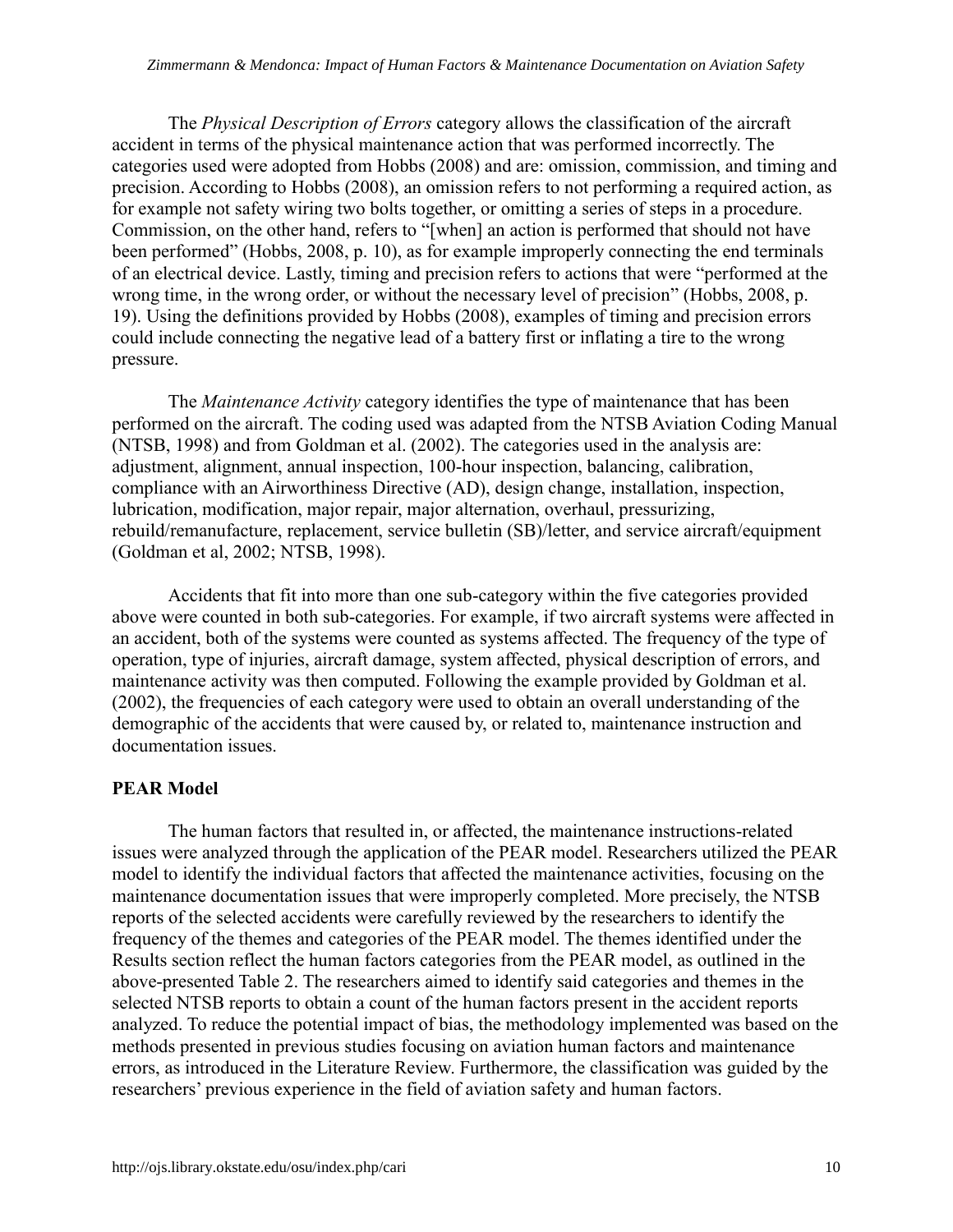# **Research Questions**

To answer Research Question 1, the information obtained from the demographic analysis was used as it provides data regarding the characteristics of these accidents. Specifically, a frequency analysis of the different sub-categories previously identified for the system affected, physical description of errors, and maintenance activity categories was performed. Through this analysis, recurring themes in terms of maintenance activity characteristics can be identified and discussed.

Research Question 2 was answered through the results from the PEAR analysis. Specifically, a frequency analysis was performed on the various PEAR elements and recurring themes amongst the people, environment, action, and resources human factor elements that were identified. The results from the frequency analysis and the recurring themes were used as the basis for the underlying maintenance human factor-related causes of the selected accidents.

# **Results**

Eighty-five Part 121 accidents and 196 Part 135 accidents from the NTSB databases initially matched the aforementioned search criteria. Using the manual selection process, five Part 121 and seven Part 135 accidents were identified to have maintenance instruction-related issues as a causal factor. Table 3 provides an overview of the selected accidents.

| Selected Part 121 and Part 133 Accidents Overview |            |           |                                            |
|---------------------------------------------------|------------|-----------|--------------------------------------------|
| Accident                                          | Date       | Operation | Cause Related to Instructions              |
| DCA03MA022                                        | 01/08/2003 | Part 121  | Improper understanding of instructions     |
| DEN04LA023                                        | 11/18/2003 | Part 135  | Improper maintenance instructions          |
| LAX05LA244                                        | 07/22/2005 | Part 135  | Failure to follow maintenance instructions |
| NYC06FA128                                        | 05/30/2006 | Part 121  | Inadequate maintenance instructions        |
| DCA06FA058                                        | 07/28/2006 | Part 121  | Inadequate maintenance instructions        |
| CHI07LA043                                        | 12/17/2006 | Part 135  | Improper maintenance instructions          |
| DCA07MA310                                        | 09/28/2007 | Part 121  | Improper use of maintenance instructions   |
| <b>CHI08LA071</b>                                 | 01/09/2008 | Part 121  | Failure to follow maintenance instructions |
| <b>MIA08LA079</b>                                 | 03/15/2008 | Part 135  | Failure to follow maintenance instructions |
| CEN10LA389                                        | 07/08/2010 | Part 135  | Failure to follow maintenance instructions |
| <b>WPR12FA332</b>                                 | 07/28/2012 | Part 135  | Failure to follow maintenance instructions |
| <b>WPR14FA068</b>                                 | 12/11/2013 | Part 135  | Improper understanding of instructions     |

Table 3 *Selected Part 121 and Part 135 Accidents Overview*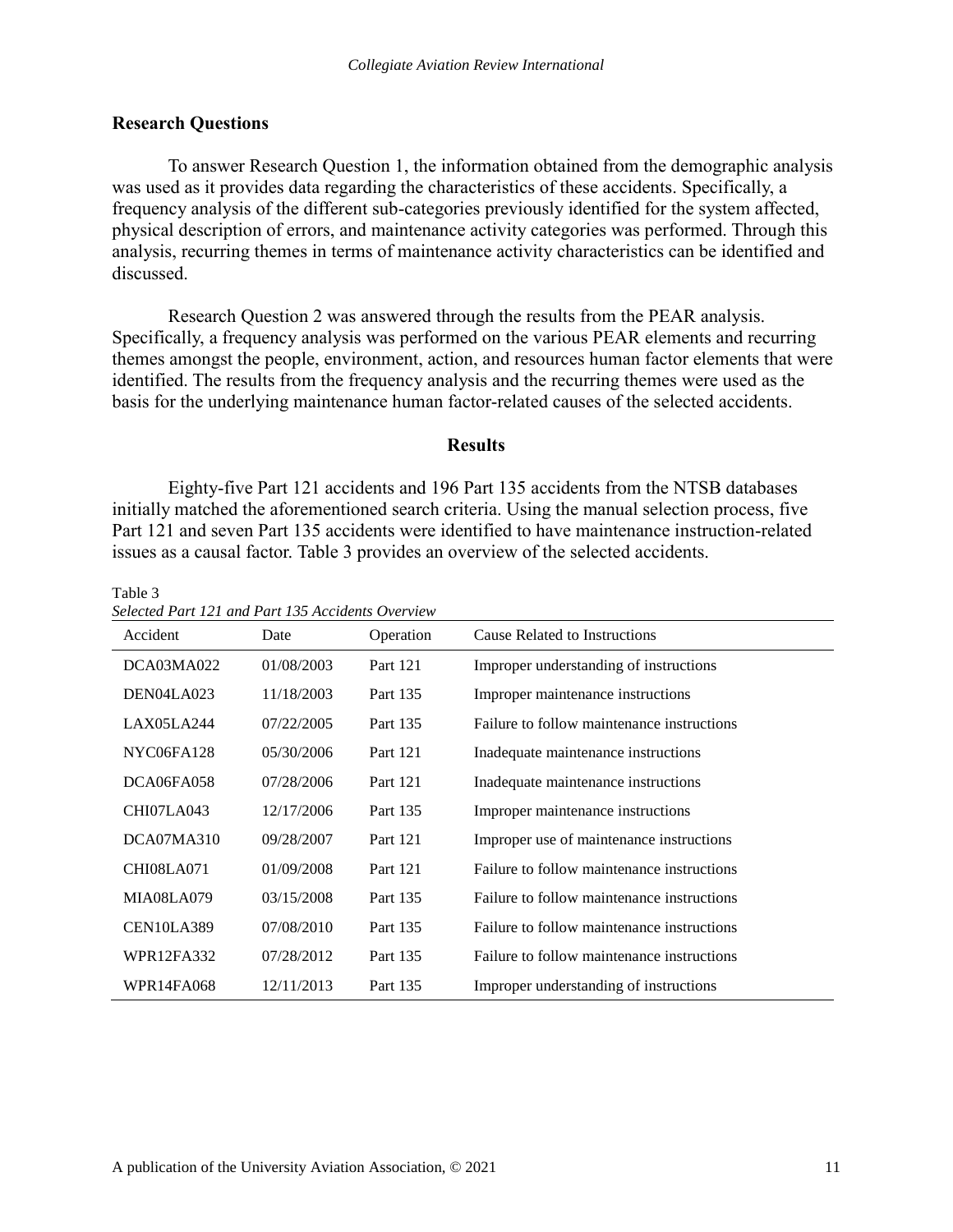An overview of the selected Part 121 and Part 135 accidents including the accident number, operation type, aircraft damage, aircraft system affected, physical description of the error, and maintenance activity are provided in Table 4. Both, the Part 121 and Part 135 accident detailed descriptive statistics based on the outlined parameters were calculated and are presented in Table 5. The analyzed accidents resulted in a total of 22 fatalities – one fatality was reported in a Part 135 accident (NTSB, n.d.-f) and 21 fatalities were reported in a Part 121 accident (NTSB, 2004). In approximately 80% of all selected accidents, the aircraft received substantial damage, while in the remaining cases the aircraft were found to be destroyed. The three individual systems most frequently affected by the improper maintenance in Part 121 and Part 135 accidents were the landing gear – accounting for 50% of accidents, powerplant – accounting for approximately 33% of the accidents, and flight controls – accounting for approximately 16% of the accidents. The majority of the accidents, specifically 60% and 75% of the Part 121 and Part 135 accidents, respectively, were caused by acts of omission, where a required maintenance activity or item was not completed. The improper maintenance actions were completed as part of seven different maintenance activities: adjustment, airworthiness directive (AD) compliance, inspections, service bulletin/letter implementations, overhaul, replacement, and service of aircraft and equipment. Three of the maintenance actions categories – adjustment, replacement, and service of aircraft and equipment – overlap between both, Part 121 and Part 135 accidents.

# **Analysis of the Accidents Applying the PEAR Framework**

Table 6 lists the PEAR elements that were identified for each accident based on the information provided in the NTSB aircraft accident reports. All but two PEAR items were selected from the previously provided PEAR item list. The PEAR items listed in Table 6 as "Maintenance action improperly completed" and "Maintenance action not completed" under the *Action* PEAR column were not provided in the list created based on the FAA (2018) documentation nor Johnson and Maddox (2007). These elements were added by the researchers to more accurately reflect the accident information outlined in the NTSB aircraft accident reports. Some of the reports did not provide additional details on the accident causal factors other than outlining that the maintenance items provided in the maintenance documentation were not completed or completed improperly. Thus, these two categories account for the lack of detail in the NTSB accident reports while still providing an indication of the causal accident factors related to maintenance instructions.

The PEAR analysis results are synthesized in Table 7 to reflect the frequency of the PEAR items identified and their occurrence (Part 121 vs. Part 135 accidents). The most frequent PEAR element amongst Part 121 accidents as well as amongst both operation types together is *Resources*, with 10 and 16 occurrences, respectively. The most frequent PEAR element amongst Part 135 accidents is "Action", with seven occurrences. The least occurring PEAR element is *Environment* with a single occurrence from a Part 121 accident. Additionally, no *People* or *Environment* PEAR element items were identified for Part 135 accidents. The most frequent individual PEAR element item is the *Resources* item "Procedures and work cards", with eight occurrences total - four occurrences from each, Part 121 and Part 135 accidents. The *Action* item "Maintenance action not completed" is the only other individual PEAR element item with four occurrences from one accident category, in this case from Part 135 accidents. All remaining PEAR element items occur once or twice per operation type.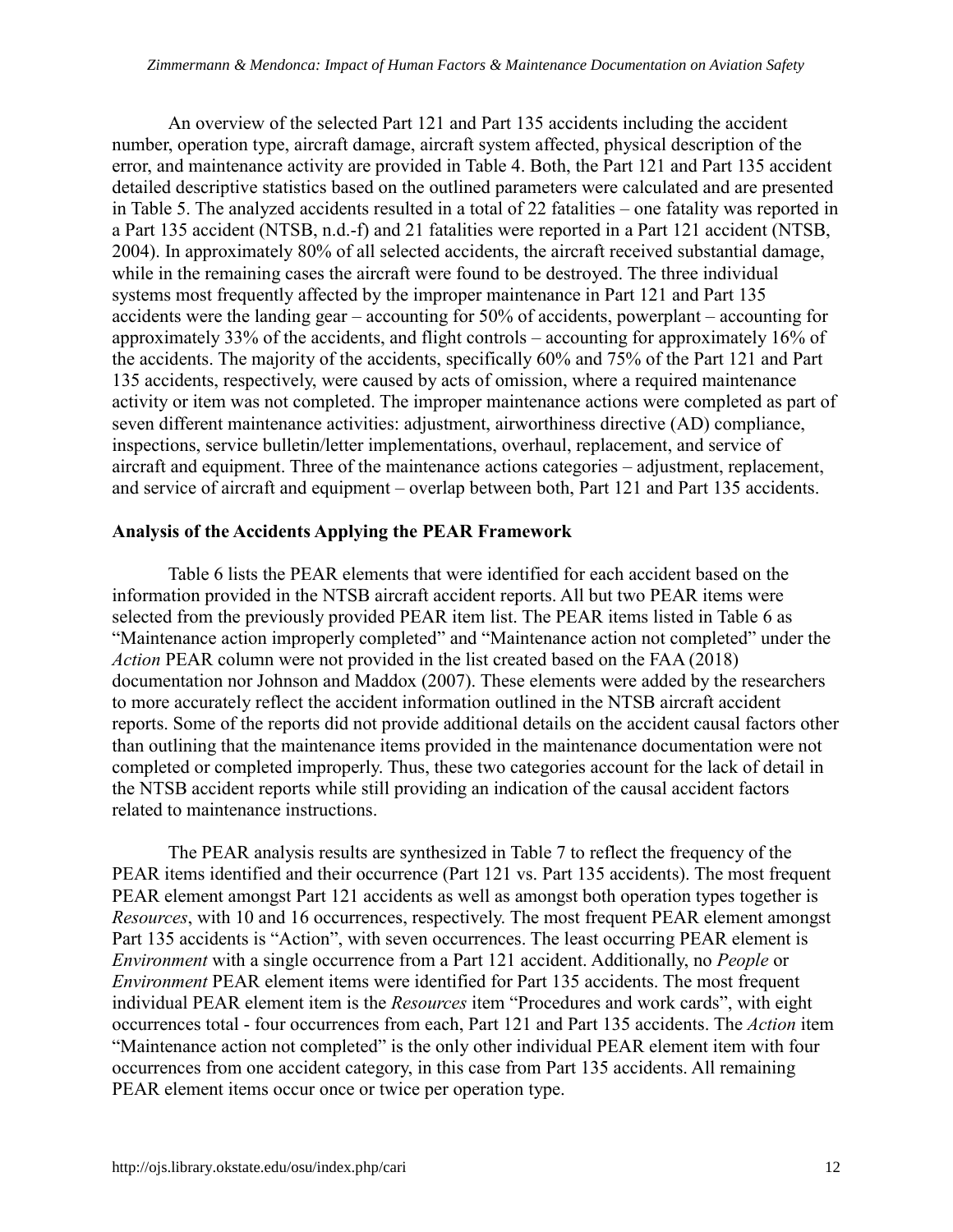#### Table 4 *Selected Part 121 and Part 135 Accidents Descriptive Information*

| <b>Accident</b>   | <b>Operation</b>   | <b>Injuries</b>               | <b>Fatalities</b>        | Level of<br><b>Damage</b> | <b>Aircraft System</b><br><b>Affected</b> | <b>Physical</b><br><b>Description of</b><br><b>Error</b> | <b>Maintenance</b><br><b>Activity</b>     |
|-------------------|--------------------|-------------------------------|--------------------------|---------------------------|-------------------------------------------|----------------------------------------------------------|-------------------------------------------|
|                   | Part 121 Accidents |                               |                          |                           |                                           |                                                          |                                           |
| CHI08LA071        | Part 121           |                               |                          | Substantial               | Powerplant                                | Omission                                                 | Replacement                               |
| DCA07MA310        | Part 121           |                               | $\overline{\phantom{a}}$ | Substantial               | Powerplant                                | Commission                                               | Service                                   |
| DCA06FA058        | Part 121           |                               |                          | Substantial               | Landing Gear                              | Omission                                                 | Overhaul                                  |
| NYC06FA128        | Part 121           | $1 -$ Serious                 |                          | Substantial               | Landing Gear                              | Timing & Precision                                       | Service                                   |
| DCA03MA022        | Part 121           | $1 -$ Minor                   | 21                       | Destroyed                 | <b>Flight Controls</b>                    | Omission                                                 | Adjustment                                |
|                   | Part 135 Accidents |                               |                          |                           |                                           |                                                          |                                           |
| <b>WPR14FA068</b> | Part 135           | $3 -$ Serious;<br>$5 -$ Minor |                          | Destroyed                 | Powerplant                                | Omission                                                 | Service Bulletin;<br>Inspection           |
| <b>WPR12FA332</b> | Part 135           |                               |                          | Substantial               | <b>Flight Controls</b>                    | Timing & Precision                                       | Airworthiness<br>Directive                |
| <b>CEN10LA389</b> | Part 135           |                               | $\overline{\phantom{0}}$ | Substantial               | Landing Gear                              | Omission                                                 | Replacement                               |
| MIA08LA079        | Part 135           |                               |                          | Substantial               | Landing Gear                              | Timing & Precision;<br>Omission                          | Adjustment                                |
| CHI07LA043        | Part 135           |                               |                          | Substantial               | Landing Gear                              | Omission                                                 | Inspection;<br>Adjustment;<br>Replacement |
| LAX05LA244        | Part 135           |                               |                          | Substantial               | Powerplant                                | Omission                                                 | Inspection                                |
| DEN04LA023        | Part 135           |                               |                          | Substantial               | Landing Gear                              | Omission                                                 | Service                                   |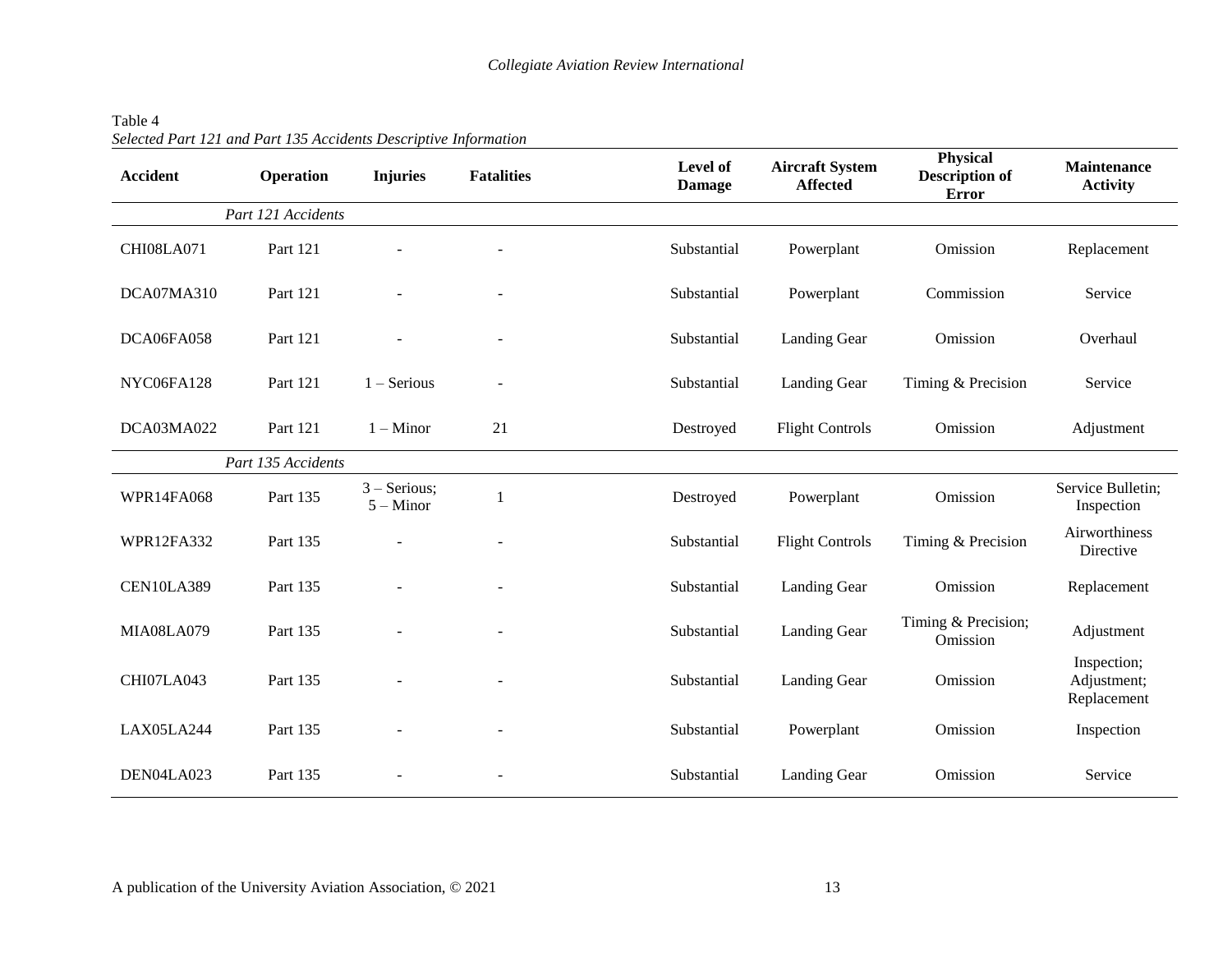| <b>Categories</b>                       | <b>Sub-Categories</b>          | <b>Part 121</b> | <b>Part 135</b> | <b>All Accidents Combined</b> |
|-----------------------------------------|--------------------------------|-----------------|-----------------|-------------------------------|
|                                         | Fatal                          | 6.954%          | 4.166%          | 6.748%                        |
|                                         | Serious                        | 0.331%          | 12.500%         | 1.227%                        |
| Fatalities & Injuries                   | Minor                          | 0.331%          | 25%             | 2.147%                        |
|                                         | None                           | 92.384%         | 58.333%         | 89.877%                       |
|                                         | Destroyed                      | 20%             | 14.286 %        | 16.666%                       |
|                                         | Substantial                    | 80%             | 85.714%         | 83.333%                       |
| Level of Damage                         | Minor                          |                 |                 |                               |
|                                         | None                           |                 |                 |                               |
|                                         | <b>Flight Controls</b>         | 20%             | 14.286%         | 16.666%                       |
| <b>Aircraft System</b><br>Affected      | Powerplant                     | 40%             | 28.571%         | 33.333%                       |
|                                         | Landing Gear                   | 40%             | 57.143%         | 50%                           |
|                                         | Omission                       | 60%             | 75%             | 69.231%                       |
| <b>Physical Description</b><br>of Error | Commission                     | 20%             |                 | 7.692%                        |
|                                         | Timing & Precision             | 20%             | 25%             | 23.077%                       |
|                                         | <b>Airworthiness Directive</b> |                 | 10%             | 6.666%                        |
|                                         | Inspection                     |                 | 30%             | 20%                           |
| Maintenance                             | Service Bulletin/Letter        |                 | 10%             | 6.666%                        |
| Activity                                | Overhaul                       | 20%             | $\blacksquare$  | 6.666%                        |
|                                         | Replacement                    | 20%             | 20%             | 20%                           |
|                                         | Service Aircraft/Equipment     | 40%             | 10%             | 20%                           |

| $1$ ave $J$                                                         |  |  |  |
|---------------------------------------------------------------------|--|--|--|
| Distribution of Accident Descriptive Criteria by Operation Category |  |  |  |

Table 5

# **Discussion**

The characteristics of the improperly performed maintenance activities are determined based on the affected aircraft systems, the physical description of the errors, and the maintenance activity itself, as summarized in Table 5. Relating to aircraft systems, the landing gear is the system most susceptible to be involved in instruction-related inadequate maintenance activities. The spread of affected aircraft systems, however, is narrow, as only two other systems presented maintenance-related issues caused by the maintenance instructions, namely the powerplant and flight control systems. While the specific relative frequency of the systems involved differs, the powerplant, flight controls, and landing gear were similarly ranked amongst the most frequent aircraft systems involved in accidents by Goldman et al. (2002). The results obtained, nevertheless, need to be considered in relation to the framework of the analysis, and are not indicative of other systems not being subjected to instruction-induced faulty maintenance. Specifically, the analysis performed only considers maintenance issues related to aircraft accidents. Consequently, the system failure needs to be significant to trigger an accident-causing fault. Therefore, in context, the criticality of adequate maintenance for, and the importance of maintenance instructions of, the flight control, powerplant, and landing gear systems are illustrated by highlighting the severity of a fault thereof – namely, an aircraft accident. Furthermore, in a study conducted by Goldman et al. (2002) the aircraft systems involved in accidents were statistically related to the fatalities and injuries occurring, highlighting the importance of inadequate maintenance of specific aircraft systems.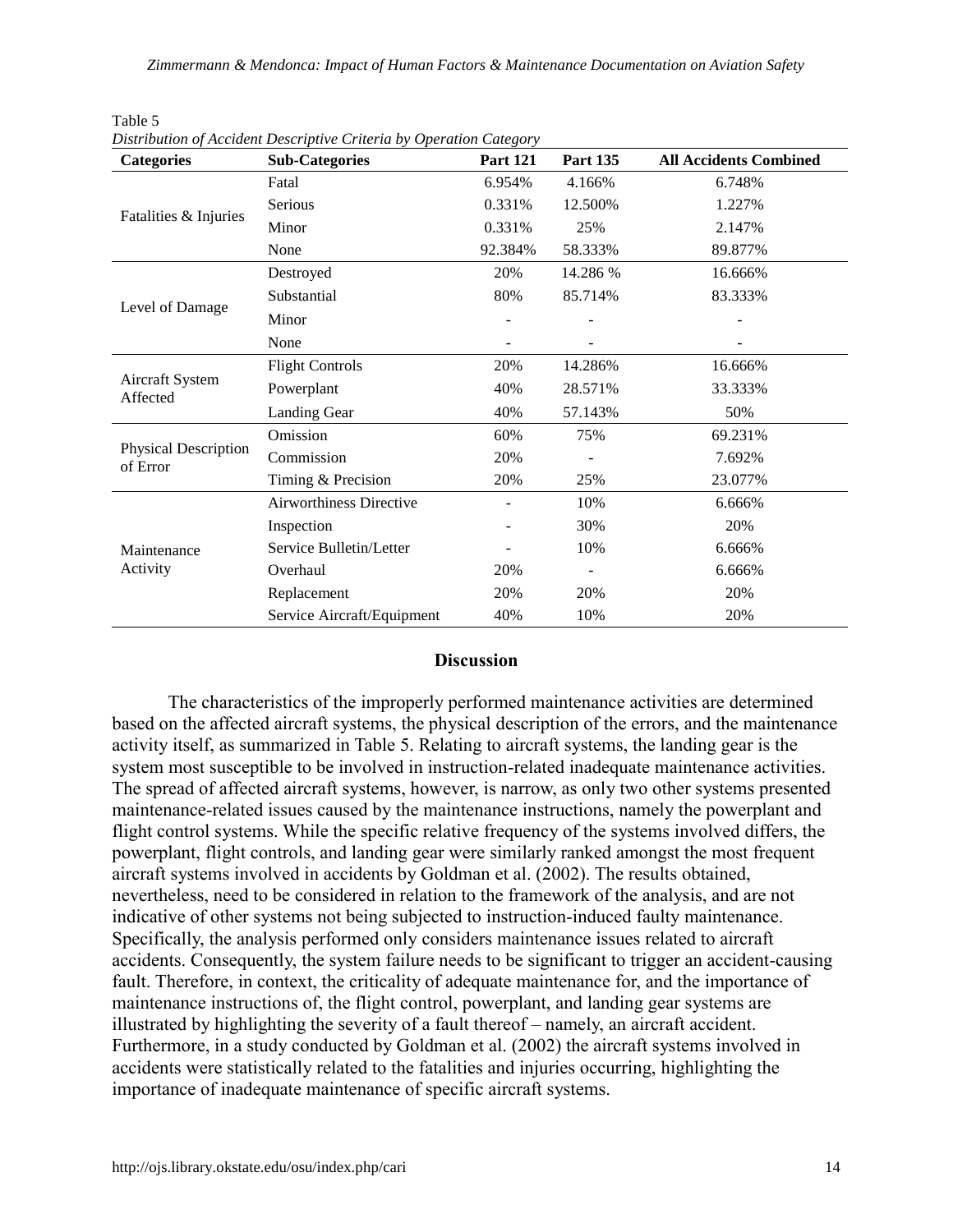Most of the improperly performed maintenance activities were in the form of acts of omission. For both, Part 121 and Part 135 accidents, acts of omission were responsible for 60% and 75% of the inadequately performed maintenance activities, respectively. The most prominent example of an act of omission relates to the afore-quoted Air Midwest Flight 5481, where a misunderstanding of the maintenance instructions resulted in a technician not performing all the required steps, creating the accident-causing condition (Hobbs, 2008; NTSB, 2004). Omissions include both situations where steps explicitly spelled out in the maintenance instructions are not completed (NTSB, n.d.-c), as well as situations where the maintenance program and instructions do not include the required and necessary items (NTSB, n.d.-f). The frequency of occurrence of acts of omissions highlights the importance of performing every maintenance step required and the need for maintenance instructions to explicitly outline all required maintenance steps. This includes eliminating any ambivalence in the maintenance instructions to avoid uncertainties regarding the need to complete specified steps, such as in the event of Air Midwest Flight 5481.

No individual maintenance activity stands out by itself, but rather four categories are observed to have a 20% occurrence: adjustment, inspections, replacement, and service of aircraft and equipment, while three categories had an approximately six percent occurrence: AD compliance, service bulletin/letter implementations, and overhaul. As a wide spread in terms of maintenance activities is observed, not a singular type of activity is distinguished for individual error-inducing maintenance instructions. When analyzing the maintenance instructions with respect to the maintenance activities performed, where the instructions originated from and whether they were adapted, for instance to meet specific aircraft constraints, their usability, relevance, and applicability are crucial factors to consider (Zafiharimalala, Robin, & Tricot, 2014). For example, in accident DEN04LA023 (NTSB, n.d.-d), the approved maintenance instructions adapted for inspections and used by the airline did not match the maintenance requirements and instructions provided by the manufacturer. A similar discrepancy was reported in accident NYC06FA128 (NTSB, n.d.-e), where the manufacturer-provided instructions were not accurately reflected in the job card adapted to the specific operator's activities, thus missing crucial maintenance steps. Furthermore, certain type of maintenance activities inherently contain more detailed instructions than others, causing instructions to be either insufficient in content or overly detailed, leading technicians to refrain from using the provided documentation systematically (Zafiharimalala et al., 2014).

The analysis of the accidents applying the PEAR framework provided insight related to the human factor elements associated to the use of maintenance instructions. As aforementioned, the most impactful category of the PEAR framework is the *Resources* category. Under the HFACS model (Wiegmann & Shappell, 2001), resource management is listed as an organizational influence, impacted by the upper managerial levels. Within the *Resources* category, the two most frequent items are procedures and work cards, as well as manuals. As the analysis performed solely focused on maintenance-related accidents in which the maintenance instructions are quoted as causal factors, the high frequency of these items can be expected. Similarly, the relative high frequency of "Maintenance action improperly completed" and "Maintenance action not completed" under the *Action* category can be explained by the narrow focus of the study. Nevertheless, the PEAR analysis highlights that maintenance instructions by themselves are not able to support the maintenance activities, and that other factors centered around the human element are required to support the maintenance effort.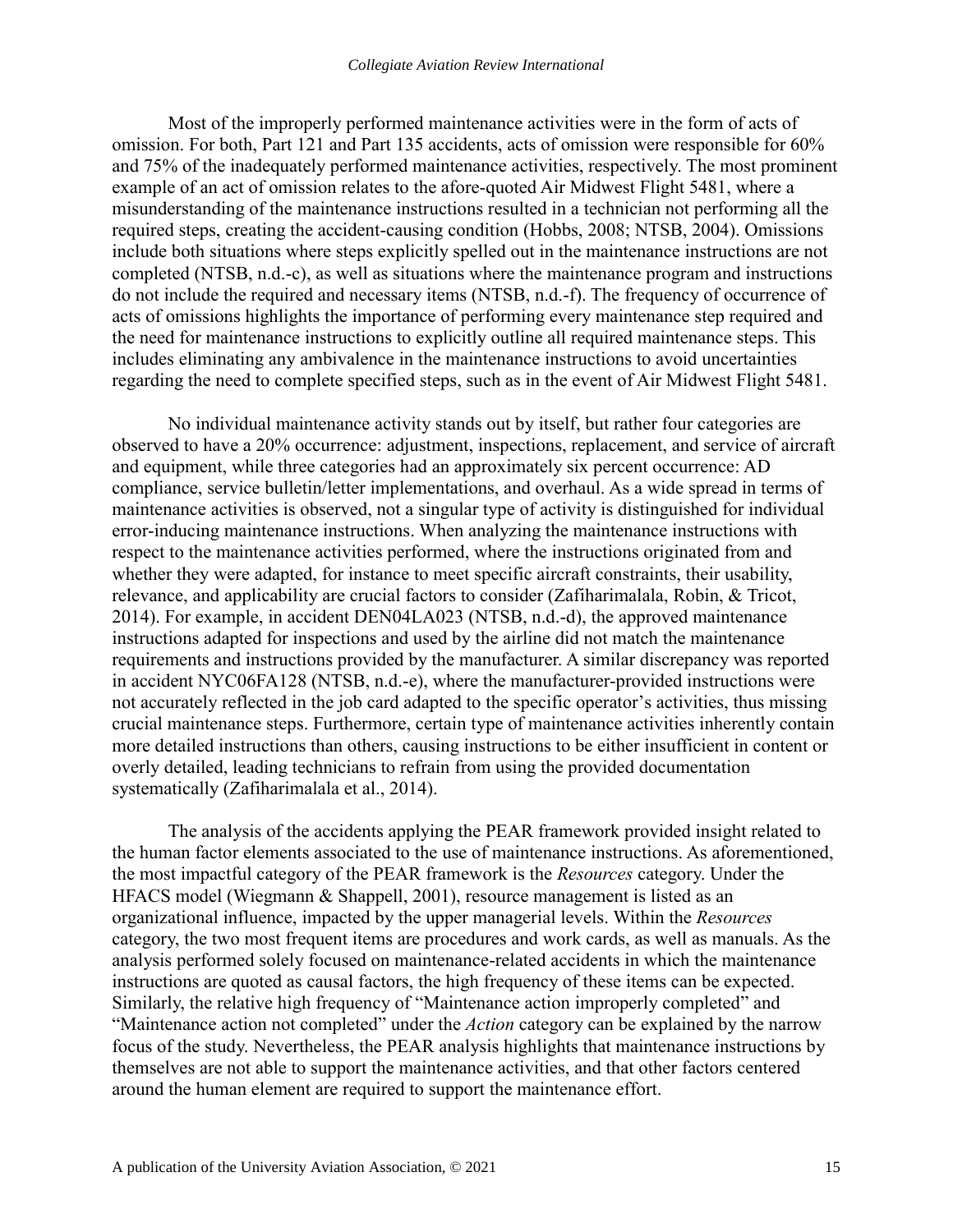| Table 6                      |  |
|------------------------------|--|
| <b>PEAR Analysis Results</b> |  |

| <b>Accident</b>   | <b>Operation</b> | <b>PEAR Elements</b>                                                       |                                                 |                                                                                       |                                                                             |  |
|-------------------|------------------|----------------------------------------------------------------------------|-------------------------------------------------|---------------------------------------------------------------------------------------|-----------------------------------------------------------------------------|--|
| <b>Number</b>     |                  | People                                                                     | <b>Environment</b>                              | <b>Action</b>                                                                         | <b>Resources</b>                                                            |  |
| CHI08LA071        | Part 121         | - Psychological characteristics:<br>Excessive workload                     |                                                 | - Maintenance action not<br>completed<br>- Sequence of activities                     | - Other people                                                              |  |
| DCA07MA310        | Part 121         |                                                                            |                                                 |                                                                                       | - Procedures and work cards<br>- Quality system                             |  |
| DCA06FA058        | Part 121         |                                                                            |                                                 |                                                                                       | - Procedures and work cards                                                 |  |
| NYC06FA128        | Part 121         |                                                                            |                                                 |                                                                                       | - Procedures and work cards<br>- Manuals                                    |  |
| DCA03MA022        | Part 121         | - Psychological characteristics:<br>Experience, knowledge, and<br>training | - Organizational<br>environment:<br>Supervision | - Steps required to<br>perform and complete a<br>task<br>- Requirements:<br>Knowledge | - Procedures and work cards<br>- Manuals<br>- Training<br>- Quality systems |  |
| <b>WPR14FA068</b> | Part 135         |                                                                            |                                                 | - Maintenance action not<br>completed                                                 | - Procedures and work cards<br>- Manuals                                    |  |
| <b>WPR12FA332</b> | Part 135         |                                                                            |                                                 | - Maintenance action<br>improperly completed                                          |                                                                             |  |
| <b>CEN10LA389</b> | Part 135         |                                                                            |                                                 | - Maintenance action not<br>completed                                                 |                                                                             |  |
| MIA08LA079        | Part 135         |                                                                            |                                                 | - Maintenance action<br>improperly completed                                          |                                                                             |  |
| CHI07LA043        | Part 135         |                                                                            |                                                 | - Steps required to<br>perform and complete a<br>task                                 | - Procedures and work cards<br>- Manuals                                    |  |
| LAX05LA244        | Part 135         |                                                                            |                                                 | - Maintenance action not<br>completed                                                 | - Procedures and work cards                                                 |  |
| DEN04LA023        | Part 135         |                                                                            |                                                 | - Maintenance action not<br>completed                                                 | - Procedures and work cards                                                 |  |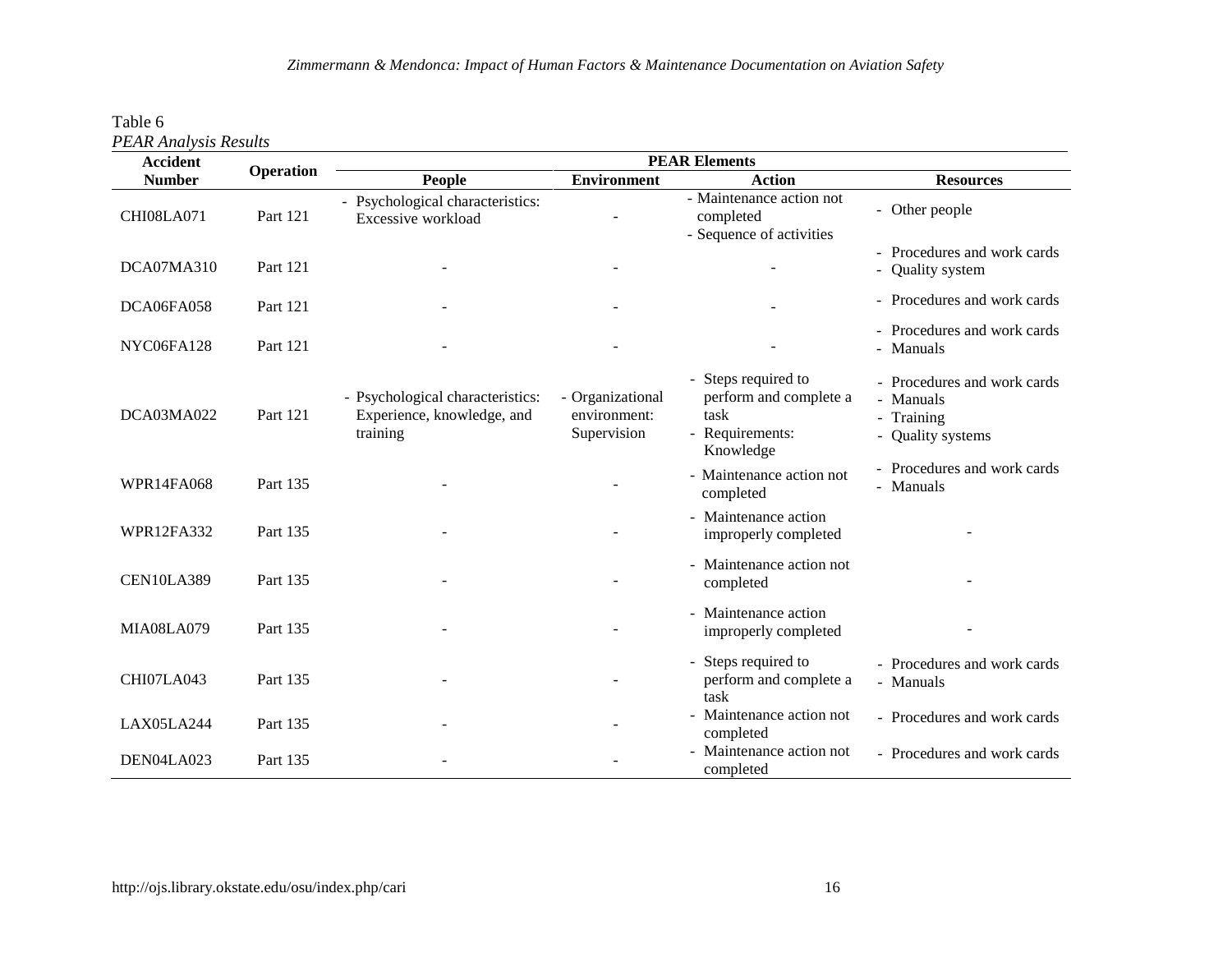| Table 7                      |  |
|------------------------------|--|
| <b>PEAR Analysis Summary</b> |  |

|             | <b>PEAR Items</b>                                | <b>Part 121</b><br><b>Accidents</b> | <b>Part 135</b><br><b>Accidents</b> | <b>Total</b>   |
|-------------|--------------------------------------------------|-------------------------------------|-------------------------------------|----------------|
|             | Psychological characteristics:<br>Workload       | 1                                   |                                     | 1              |
|             | Psychological characteristics:<br>Experience     | 1                                   |                                     | 1              |
| People      | Psychological characteristics:<br>Knowledge      | 1                                   |                                     | 1              |
|             | Psychological characteristics:<br>Ξ.<br>Training | 1                                   |                                     |                |
|             | <b>Total People Items</b>                        | 4                                   |                                     | 4              |
| Environment | Organizational environment:<br>Supervision       | 1                                   |                                     |                |
|             | <b>Total Environment Items</b>                   | 1                                   | 1<br>4                              | 1              |
|             | Maintenance action not completed                 |                                     |                                     | 5              |
|             | Sequence of activities                           | 1                                   |                                     |                |
| Action      | Steps required to perform and<br>complete a task | 1                                   | 1                                   | $\mathcal{L}$  |
|             | Requirements: Knowledge                          |                                     |                                     |                |
|             | Maintenance action improperly<br>÷,<br>completed |                                     | $\mathfrak{D}$                      | $\mathfrak{D}$ |
|             | <b>Total Action Items</b>                        | 4                                   | 7                                   | 11             |
|             | Other people<br>$\overline{\phantom{0}}$         | 1                                   |                                     | 1              |
|             | Procedures and work cards                        | 4                                   | 4                                   | 8              |
| Resources   | Quality system                                   | 2                                   |                                     | 2              |
|             | Manuals                                          | 2                                   | $\mathfrak{D}$                      | 4              |
|             | Training                                         | 1                                   |                                     | 1              |
|             | <b>Total Resources Items</b>                     | 10                                  | 6                                   | 16             |

For instance, the workload, knowledge, experience, and training – all psychological characteristics outlined under the *People* category – are PEAR elements related to the selected accidents. In the United States, the FAA regulates the certification of aircraft maintenance technicians (AMTs) and dictates the skills (Title 14 C.F.R. § 65.79, 2001), knowledge (Title 14 C.F.R. § 65.75, 1966), and experience (Title 14 C.F.R. § 65.77, 1970) required to be certified to perform maintenance activities on aircraft. By extension, to work as an AMT, certain recency requirements are to be met (Title 14 C.F.R. § 65.83, 2014), adding to the knowledge, experience, and training components. Furthermore, in relation to maintenance instructions, the FAA stipulates that "a certificated mechanic may not exercise the privileges of his certificate and rating unless he understands the current instructions of the manufacturer, and the maintenance manuals, for the specific operation concerned" (Title 14 C.F.R. § 65.81, 1980, para. 2). This regulation ties training of AMTs to the use and understanding of maintenance instructions, outlining the importance and criticality of instructions in the realm of aircraft maintenance activities. However, as presented by the accidents analyzed, a technician's training, knowledge, and experience are not the only human-centered factors that affect the technicians' performance. On-the-job situational elements, such as the workload, are further crucial, and as such, are to be considered. Accident number CHI08LA071 (NTSB, n.d.-c) illustrates a scenario in which the workload influenced the maintenance activities. Specifically, the technicians performing the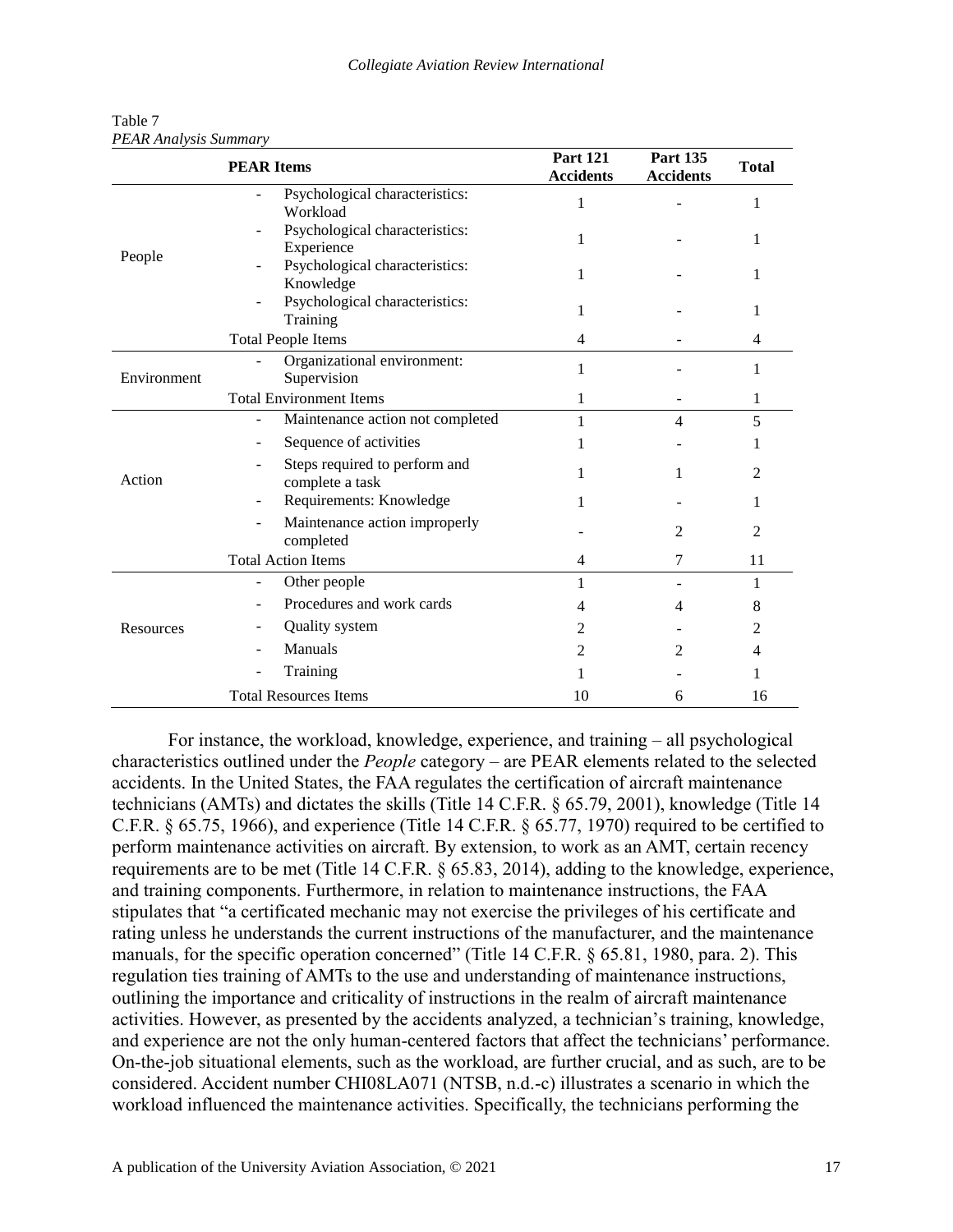maintenance task on the accident aircraft were called to help another technician and did not return to the original task, consequently failing to complete outstanding steps of the outlined maintenance task (NTSB, n.d.-c).

Nevertheless, the front-line technicians are supported by supervisors and quality systems, which, as shown by the PEAR analysis, can also fail to provide the required safety barriers, resulting in accident-causing conditions. In the analyzed accidents, one incident of a supervision failure was recorded under the *Environment* category of the PEAR framework, while two instances of quality system deficiencies were noted under the *Resources* category of the framework. Both, a quality system and adequate supervision are essential requirements for aircraft maintenance activities (Shanmugam & Robert, 2015). Per Shanmugam and Robert (2015), supervision can be classified into two main categories. First, relating to the required level of supervision, supervision is a managerial component. Second, relating to the supervision policy, supervision is an element associated with the certification of staff and technicians, thus tying back to the FAA-mandated AMT certification requirements afore-discussed. The quality system is its own category, and contains, amongst others, the following elements: quality and safety policy, quality review meetings, approval of document, and competency assessment (Shanmugam & Robert, 2015).

The accident of Air Midwest Flight 5481 provides a perfect example of a scenario in which both, supervision and quality system issues tied to maintenance instructions resulted in an accident-causing situation. Specifically, the supervisor of the technician performing the cable rigging operation – which resulted in the accident condition – was also in charge of quality assurance and further misunderstood the rigging instructions, agreeing to skip the steps in the instructions (NTSB, 2004). As aforementioned, skipping certain steps of the maintenance instructions during the rigging process ultimately restricted the aircraft's pitch control, resulting in the accident of the aircraft (NTSB, 2004).

#### **Limitations**

The current study experienced some limitations. These factors ranged from the data sources used, the classification framework, and the scope of the analyzed accidents. First, the selection of accidents included a manual filtering process, in which accidents reports dated within the specified timeframe including the keyword "maintenance" were filtered. However, as a keyword search was employed, accident reports not meeting the keyword search criteria but still falling under the overall research framework may have been missed, and thus excluded from the analysis. Similarly, the data used for the classification of the causal factors of the accidents was retrieved from the accident reports provided by the NTSB. Consequently, the analysis was limited and restricted to the information provided by the NTSB reports. Furthermore, the detail provided by the NTSB reports varied across accidents, as certain accident reports included data from interviews and laboratory analyses, while others merely described the factual accident information. To expand and enhance the PEAR analysis performed, the information from the NTSB provided reports could be supplemented with further research into the accident causal factors, specifically with relation to maintenance documentation.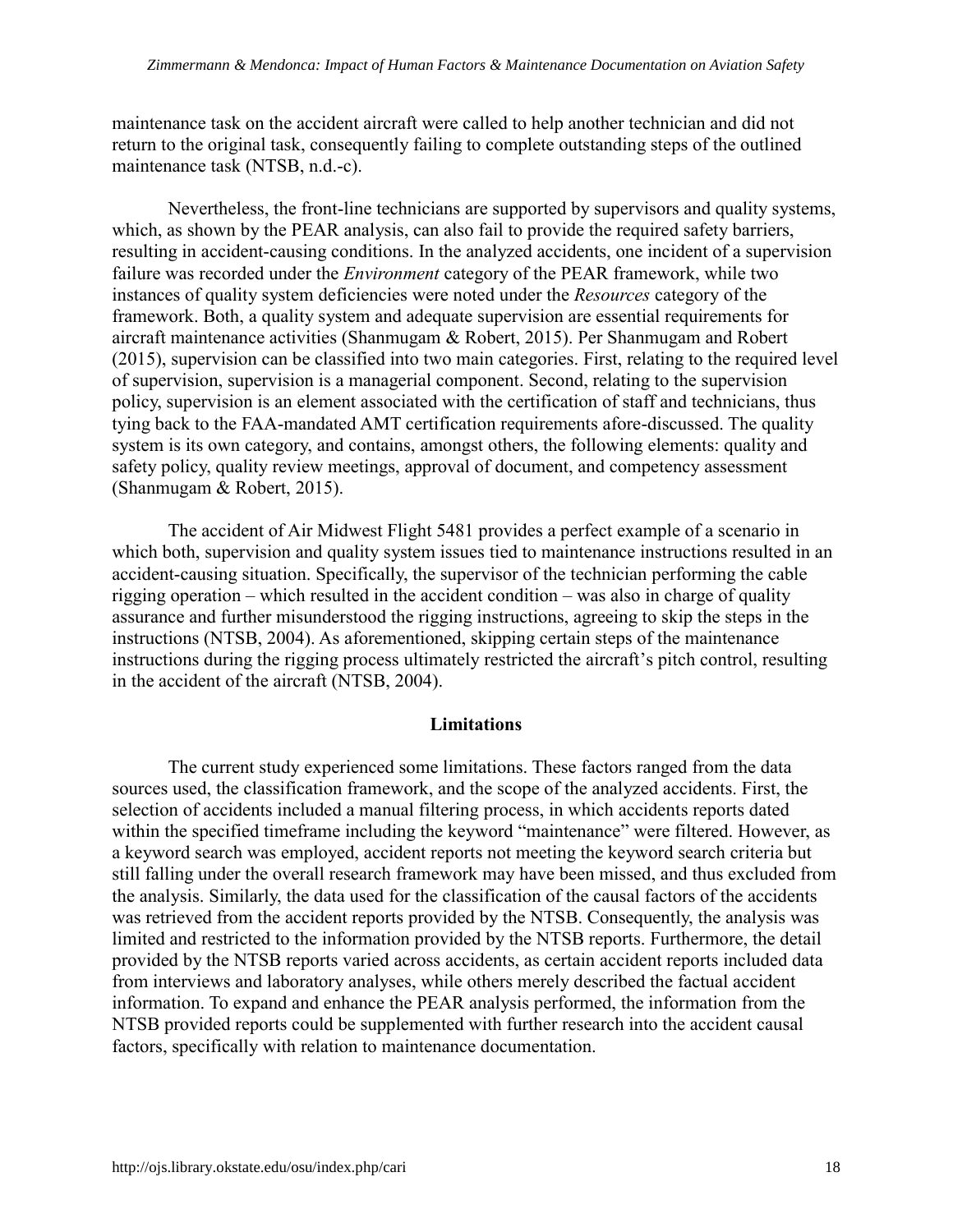Due to the afore-described lack of detail in certain NTSB-provided reports, two additional PEAR categories were added to the PEAR analysis. As previously explained, the added categories accounted for the ambiguity and indefiniteness in the NTSB reports, but in return provided little detail in terms of human factor-related accident causal factors. By extension, the classification of the causal factors into the PEAR categories was based on the researchers' interpretation of the accident information provided, and thus includes a certain level of subjectivity. Furthermore, the scope of the accident reviewed is comparatively narrow, as it restricted to 15 years of accidents occurring under Part 121 and Part 135 operations in the United States. To expand the applicability and generalizability of the results obtained, the research framework could be applied to accidents occurring under Part 91 operations, outside of the United States, or in an expanded timeframe.

#### **Conclusion**

The analysis performed furthered the study and understanding of human factors in the field of aircraft maintenance, highlighting the impact and associated importance of maintenance documentation. Acts of omission – where a required maintenance step is not performed – were identified to be the most frequent error type, while the aircraft systems most subjected to instruction-related errors were the landing gear, powerplant, and flight control systems. Relating to human factors, trends identified by the applied PEAR model could be tied to FAA training requirements for aircraft technicians while simultaneously mirroring and furthering the results of previous human factors studies performed in the field of aviation. Specifically, the importance and relevance of factors supporting the aircraft maintenance efforts with a specific focus on the instructions used therein, such as available resources as well as the overall environment, were found to be crucial.

The findings support the idea that aviation safety is a combination of multiple elements working together. As stated in previous research, and highlighted through the results of the completed study, the existence of written maintenance instructions does not warrant the proper completion of the associated maintenance items. Instead, supporting elements such as technician training as well as adequate supervision and the overall working environment are key factors affecting the adequate maintenance of aircraft. The HFACS model discussed in literature as well as in the discussion of the results, reflects similar aspects. While the maintenance errors occur at the front line (the *Action* category of the PEAR framework), underlying factors – i.e. maintenance documentation in this study – often stem from managerial and regulatory levels. As aforementioned, people-related aspects such as training, experience, and knowledge, are primarily being addressed by FAA-regulated training for aviation maintenance technicians. On the other hand, elements under the *Resources* and *Environment* categories identified under the PEAR framework in this study, are frequently intrinsically tied to managerial and organizational elements of maintenance organizations. Consequently, to continuously increase the safety of aviation, when designing and implementing maintenance instructions, elements that contribute to the actual understanding and implementation of said instructions – i.e. considering the "working environment" thereof – are critical and need to be considered.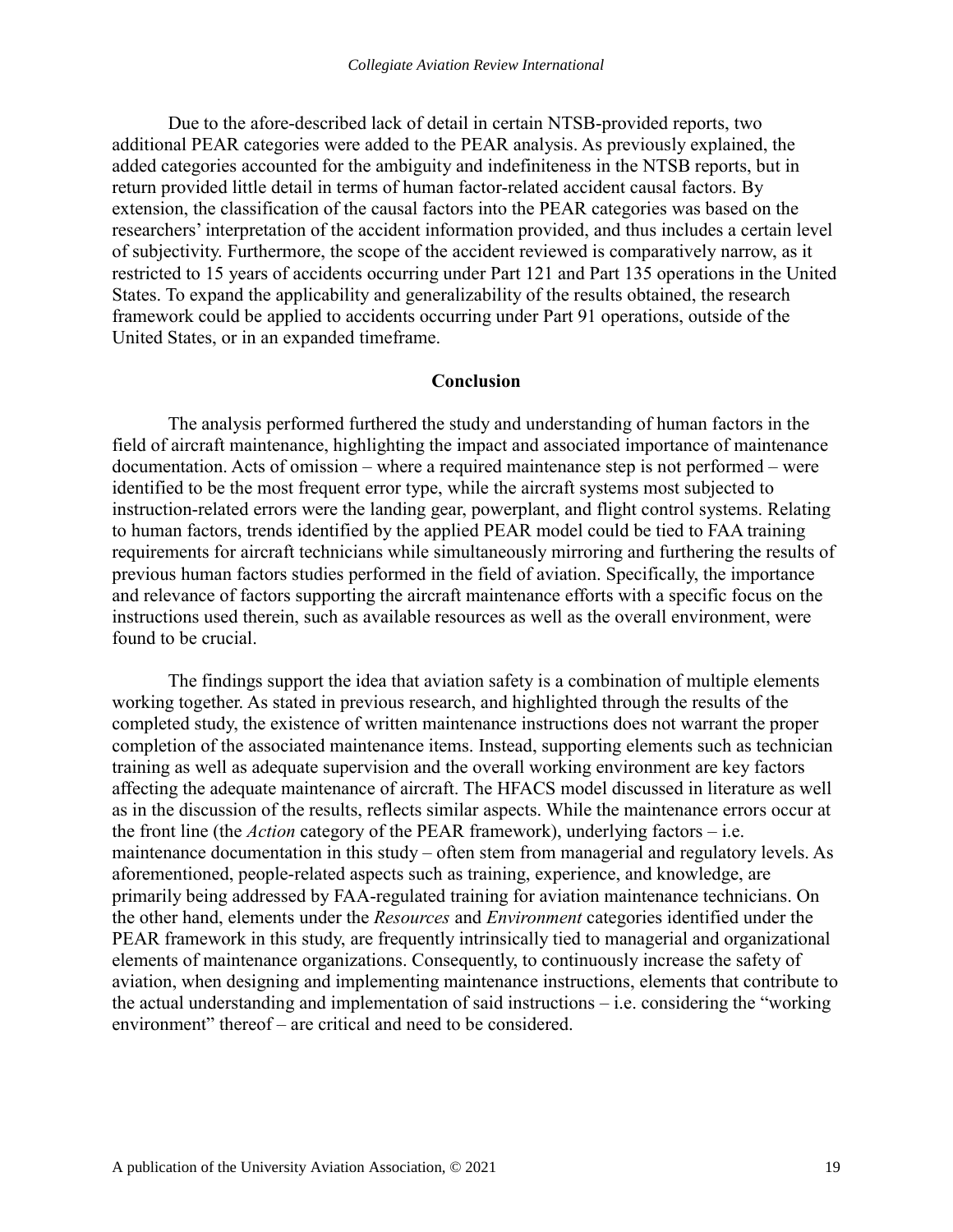# References

- Aviation Safety Reporting System [ASRS]. (n.d.). *ASRS database online.* Retrieved from https://asrs.arc.nasa.gov/search/database.html
- Bernard, F., Zare, M., Sagot, J-C., & Paquin, R. (2020). Using digital and physical simulation to focus on human factors and ergonomics in aviation maintainability. *Human Factors, 62*(1), 37-54. doi:10.1177%2F0018720819861496
- Bureau of Air Safety Investigation [BASI]. (1996). *Human factors in fatal aircraft accidents*. Retrieved from https://www.atsb.gov.au/media/28363/sir199604\_001.pdf
- Civil Aviation Authority [CAA]. (2017). *UK aviation safety review for 2016* (CAA Report CAP1595). Retrieved from http://publicapps.caa.co.uk/docs/33/CAP1595UKAviationSafetyReview201622122017.p df
- Dambier, M., & Hinkelbein, J. (2006) Analysis of 2004 German general aviation aircraft accidents according to the HFACS model. *Air Medical Journal, 25*(6), 265-269. doi:10.1016/j.amj.2006.03.003
- Daramola, A. Y. (2014). An investigation of air accidents in Nigeria using the Human Factors Analysis and Classification System (HFACS) framework. *Journal of Air Transport Management, 35*, 39-50. doi:10.1016/j.jairtraman.2013.11.004
- Dhillon, B. S., & Liu, Y. (2006). Human error in maintenance: A review. *Journal of Quality in Maintenance Engineering, 12*(1), 21-36. doi:10.1108/13552510610654510
- Federal Aviation Administration [FAA]. (2018). *Aviation maintenance technician handbook – general*. Retrieved from https://www.faa.gov/regulations\_policies/handbooks\_manuals/aircraft/media/amt\_genera l\_handbook.pdf
- Goldman, S. M., Fiedler, E. R., & King, R. E. (2002). *General aviation maintenance-related accidents: A review of 10 years of NTSB data*. Retrieved from https://www.faa.gov/about/initiatives/maintenance\_hf/library/documents/media/human\_f actors\_maintenance/0223.pdf
- Hibit, R., & Marx, D. A. (1994). Reducing human error in aircraft maintenance operations with the maintenance error decision aid (MEDA). *Proceedings of the Human Factors and Ergonomics Society Annual Meeting, 38*(1), 111-114. doi:10.1177/154193129403800122
- Hobbs, A. (2004). Human factors: The last frontier of aviation safety? *The International Journal of Aviation Psychology, 14*(4), 331-345. doi:10.1207/s15327108ijap1404\_1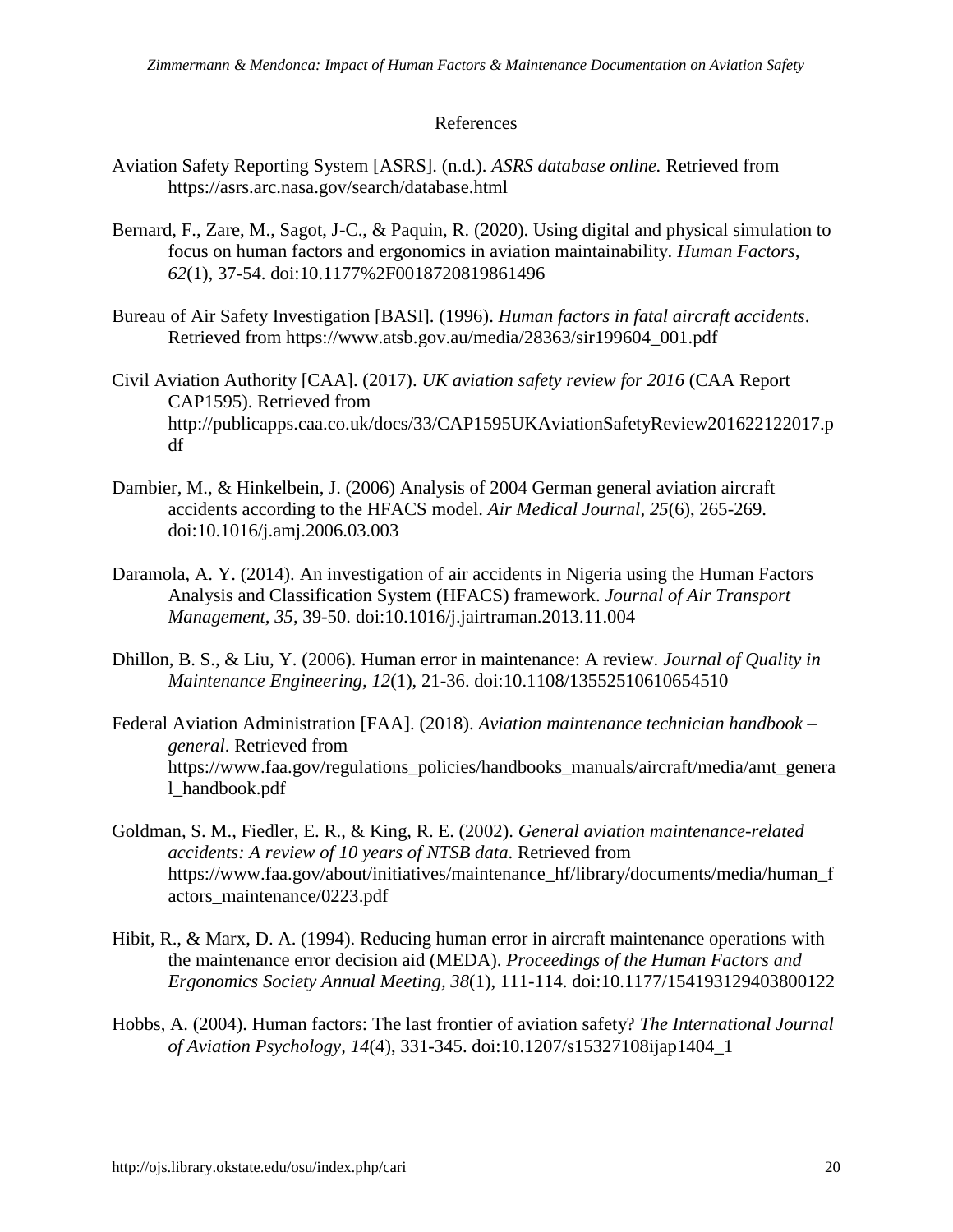- Hobbs, A. (2008). *An overview of human factors in aviation maintenance* (ATSB Report AR-2008-055). Retrieved from https://www.atsb.gov.au/media/27818/hf\_ar-2008-055.pdf
- Hobbs, A., & Kanki, B. G. (2008). Patterns of error in confidential maintenance incident reports. *The International Journal of Aviation Psychology, 18*(1), 5-16. doi: 10.1080/10508410701749365
- International Civil Aviation Organization [ICAO]. (2002). *Human factors guidelines for safety audits manual* (Doc. 9806, 1st ed.). Retrieved from https://www.ukfsc.co.uk/files/SMS%20Material/SARPS%20Guidance%20Material%20 Oct%202008/Doc9806\_%20HF%20in%20SOA%20Manual.pdf
- International Civil Aviation Organization [ICAO]. (2016). *Annex 13 aircraft accident and incident investigation* (11th ed.). Retrieved from https://www.kenyoninternational.com/clients/pdf/usefulinfo/ICAO%20Annex%2013%20 Jul%202016%2011%20ed.pdf
- Jaiswal, K., Dalkilic, S., Verma, S., Singh, B. (2019, March 26-28). *Aviation MRO: A case study of social psychology elements of human factor affecting work performance* [Paper presentation]*.* 2019 Advances in Science and Engineering Technology International Conferences (ASET), Dubai, United Arab Emirates. doi:10.1109/ICASET.2019.8714435
- Johnson, W. B., & Maddox, M. E. (2007). A PEAR shaped model for better human factors. *The Journal for Civil Aviation Training, 2,* 20-12. Retrieved from https://www.faa.gov/about/initiatives/maintenance\_hf/library/documents/media/reports\_p ublications/pear\_civil\_aviation\_training\_magazine\_4-07.pdf
- Kelly, D., & Efthymiou, M. (2019). An analysis of human factors in fifty controlled flight into terrain aviation accidents from 2007 to 2017. *Journal of Safety Research, 69,* 155-165. doi:10.1016/j.jsr.2019.03.009
- Kharoufah, H., Murray, J., Baxter, G., & Wild, G. (2018). A review of human factors causations in commercial air transport accidents and incidents: From 2000-2016. *Progress in Aerospace Sciences, 99,* 1-13. doi:10.1016/j.paerosci.2018.03.002
- Krulak, D. C. (2004). Human factors in maintenance: Impact on aircraft mishap frequency and severity. *Aviation, Space, and Environmental Medicine, 75*(5), 429-432. Retrieved from https://www.ingentaconnect.com/contentone/asma/asem/2004/00000075/00000005/art00 008?crawler=true&mimetype=application/pdf&casa\_token=Y8I66iCatEMAAAAA:uKU -GDiZq9WEYny-8xDdu-J1l9UyO7fIusYtJO6pJBsT5HrJMeXmybMoiDpWh\_yItYrLSnOz1AYqEYrd
- Kucuk Yilmaz, A. (2019). Strategic approach to managing human factors risk in aircraft maintenance organization: Risk mapping. *Aircraft Engineering and Aerospace Technology, 91*(4), 654-668. doi:10.1108/AEAT-06-2018-0160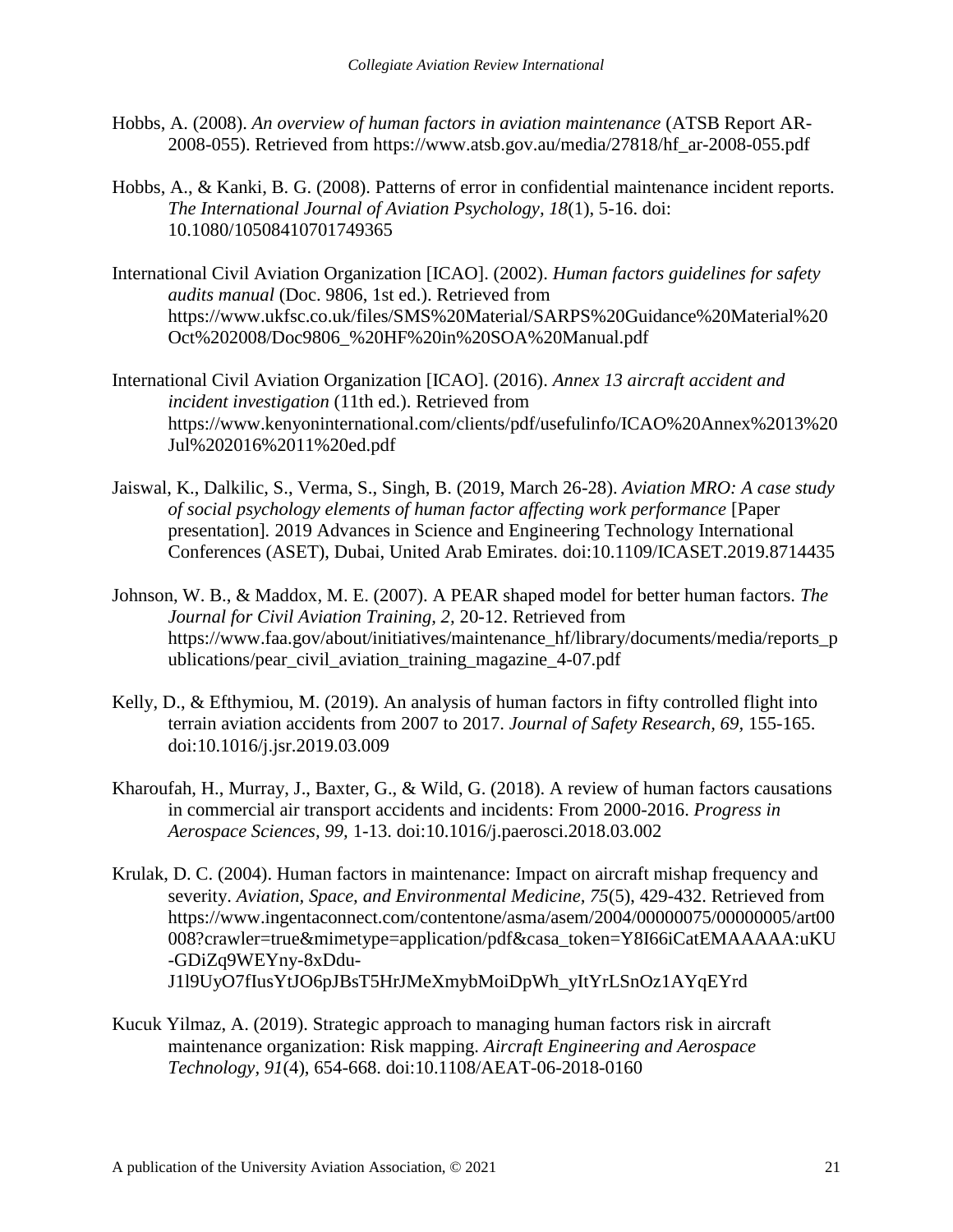- Latorella, K. A., & Prabhu, P. V. (2000). A review of human error in aviation maintenance and inspection. *International Journal of Industrial Ergonomics, 26*(2), 133-161. doi:10.1016/S0169-8141(99)00063-3
- Li, W. C., & Harris, D. (2006). Pilot error and its relationship with higher organizational levels: HFACS analysis of 523 accidents. *Aviation, Space and Environmental Medicine, 77*(10), 1056-1061. Retrieved from https://www.ingentaconnect.com/contentone/asma/asem/2006/00000077/00000010/art00 009?crawler=true&mimetype=application/pdf&casa\_token=CAZ0dIWeCS8AAAAA:yqj qalBOrmZhZzh9S2G5vuv5aZNN35JHQ5Octx2cj6-sN0sCj3hd1bp-L0BYLmqlXAOjdM7s5L6Xs6xz
- Li, W. C., Harris, D., & Yu, C. S. (2008). Routes to failure: Analysis of 41 civil aviation accidents from the Republic of China using the human factors analysis and classification system. *Accident Analysis and Prevention, 40*(2), 426-434. doi:10.1016/j.aap.2007.07.011
- Liu, S. Y., Chi, C. F., & Li, W. C. (2013). The application of human factors analysis and classification system (HFACS) to investigate human errors in helicopter accidents. In D. Harris (Ed.), *Engineering Psychology and Cognitive Ergonomics. Application and Services* (pp. 85-94). Berlin/Heidelberg, Germany: Springer. doi:10.1007/978-3-642- 39354-9\_10
- McFadden, M., & Worrells, D. S. (2012). Global outsourcing of aircraft maintenance. *Journal of Aviation Technology and Engineering, 1*(2), 63-73. doi:10.5703/1288284314659
- Mendonca, F. A. C., Huang, C., & Keller, J. (2017, May 8-11). *A case study using the human factors analysis and classification system framework* [Paper presentation]. 19th International Symposium on Aviation Psychology, Dayton, OH, United States. Retrieved from https://corescholar.libraries.wright.edu/isap\_2017/35
- Miller, M. D., & Mrusek, B. (2019). The REPAIRER reporting system for integrating human factors into SMS in aviation maintenance. In: P. Arezes (Ed.), *Advances in Safety Management and Human Factors. AHFE 2018. Advances in Intelligent Systems and Computing* (Vol. 791, pp. 447-456). Cham, Switzerland: Springer. doi:10.1007/978-3- 319-94589-7\_44
- National Transportation Safety Board [NTSB]. (n.d.-a). *Aviation accident database and synopses*. Retrieved from https://www.ntsb.gov/\_layouts/ntsb.aviation/index.aspx
- National Transportation Safety Board [NTSB]. (n.d.-b). *Case analysis and reporting online (CAROL) query.* Retrieved from https://data.ntsb.gov/carol-main-public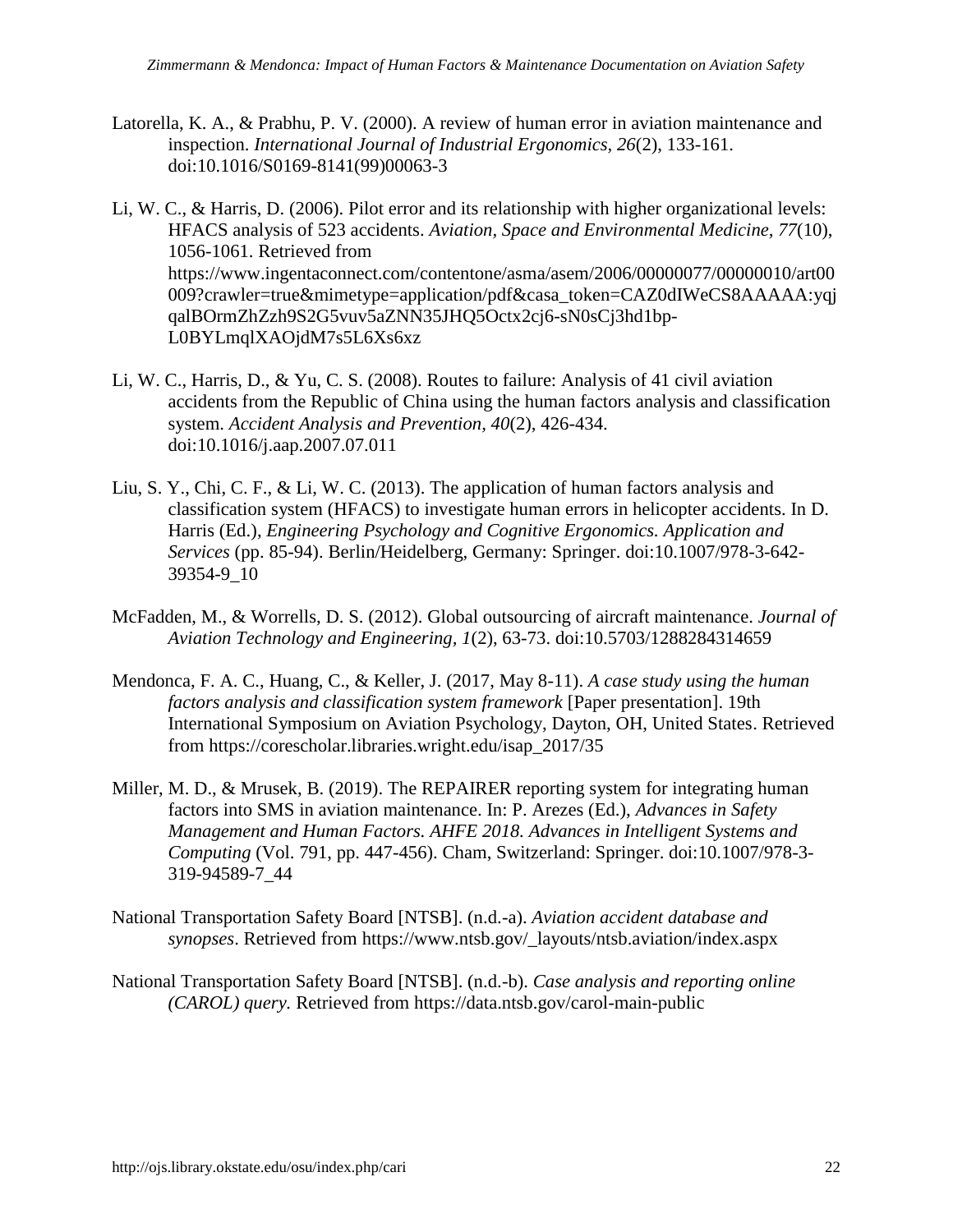- National Transportation Safety Board [NTSB]. (n.d.-c). *National transportation safety board aviation accident final report* (NTSB Accident Number CHI08LA071). Retrieved from https://data.ntsb.gov/carolrepgen/api/Aviation/ReportMain/GenerateNewestReport/67425/pdf
- National Transportation Safety Board [NTSB]. (n.d.-d). *National transportation safety board aviation accident final report* (NTSB Accident Number DEN04LA023). Retrieved from https://app.ntsb.gov/pdfgenerator/ReportGeneratorFile.ashx?EventID=20031125X01950 &AKey=1&RType=Final&IType=LA
- National Transportation Safety Board [NTSB]. (n.d.-e). *National transportation safety board aviation accident final report* (NTSB Accident Number NYC06FA128). Retrieved from https://app.ntsb.gov/pdfgenerator/ReportGeneratorFile.ashx?EventID=20060618X00758 &AKey=1&RType=Final&IType=FA
- National Transportation Safety Board [NTSB]. (n.d.-f). *National transportation safety board aviation accident final report* (NTSB Accident Number WPR14FA068). Retrieved from https://data.ntsb.gov/carolrepgen/api/Aviation/ReportMain/GenerateNewestReport/88543/pdf
- National Transportation Safety Board [NTSB]. (1998). *Aviation coding manual.* Retrieved from https://www.ntsb.gov/GILS/Documents/codman.pdf
- National Transportation Safety Board [NTSB]. (2004). *Loss of pitch control during takeoff, Air Midwest Flight 5481, Raytheon (Beechcraft) 1900D, N233YV, Charlotte, North Carolina, January 8, 2003* (NTSB Report NTSB/AAR-04/01). Retrieved from https://www.ntsb.gov/investigations/AccidentReports/Reports/AAR0401.pdf
- National Transportation Safety Board [NTSB]. (2006). *U.S. carrier operations calendar year 2002* (NTSB Report NTSB/ARC-06/02). Retrieved from http://libraryonline.erau.edu/online-full-text/ntsb/aircraft-accident-data/ARC06-02.pdf
- National Transportation Safety Board [NTSB]. (2013). *Pilot/Operator aircraft accident/incident*  report (NTSB Form 6120.1). Retrieved from https://www.ntsb.gov/Documents/6120\_1web.pdf
- Oster, C. V., Jr., Strong, J. S., & Zorn, C. K. (2013). Analyzing aviation safety: Problems, challenges, opportunities. *Research in Transportation Economics, 43*(1), 148-164. doi: 10.1016/j.retrec.2012.12.001
- Padil, H., Said, M. N, & Azizan, A. (2018). The contributions of human factors on human error in Malaysia aviation maintenance industries. *IOP Conference Series: Materials Science and Engineering, 370,* 1-6. doi:10.1088/1757-899X/370/1/012035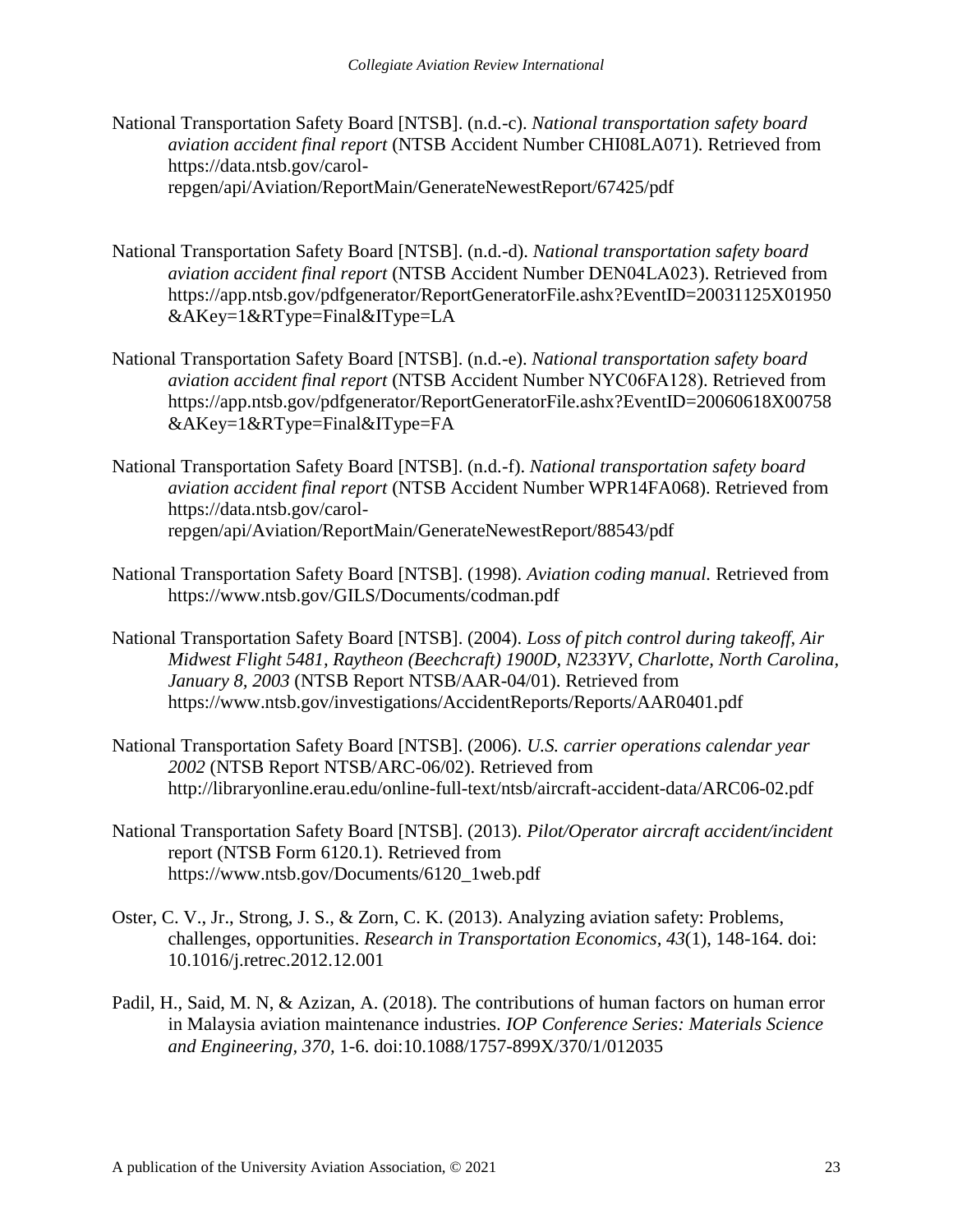- Rashid, H. S. J., Place, C.S., & Braithwaite, G. R. (2013). Investigating the investigations: A retrospective study in the aviation maintenance error causation. *Cognition, Technology, and Work, 15*(2), 171-188. doi:10.1007/s10111-011-0210-7
- Santos, L. F. F. M., & Melicio, R. (2019). Stress, pressure and fatigue on aircraft maintenance personal. *International Review of Aerospace Engineering, 12*(1), 35-45. doi:10.15866/irease.v12i1.14860
- Shanmugam, A., & Robert, T. P. (2015). Human factors engineering in aircraft maintenance: A review. *Journal of Quality in Maintenance Engineering, 21*(4), 478-505. doi:10.1108/JQME-05-2013-0030
- Shappell, S. A., & Wiegmann, D. A. (2001). Unraveling the mystery of general aviation controlled flight into terrain accidents using HFACS. *Proceedings of the 11th Symposium on Aviation Psychology,* 1-6. Retrieved from https://pdfs.semanticscholar.org/3b0c/fbe9ed7701b4ed99a92a46c9fe56038202b5.pdf
- Shappell, S. A., & Wiegmann, D. A. (2004). HFACS analysis of military and civilian aviation accidents: A North American comparison. *Proceedings of the Annual Meeting of the International Society of Air Safety Investigators,* 2-8. Retrieved from https://asasi.org/papers/2004/Shappell%20et%20al\_HFACS\_ISASI04.pdf
- Shappell, S. A., Detwiler, C. A. Holcomb, K. A., Hackworth, C. A., & Boquet, A. J. (2006). *Human error and commercial aviation accidents: A comprehensive, fine-grained analysis using HFACS* (Report No. DOT/FAA/AM-06/18). Retrieved from https://commons.erau.edu/publication/1218/
- Sumwalt, R. L., III., & Dalton, S.L., J. D. (2014, October 20). *The NTSB's role in aviation safety*  [Speech Transcript]. https://www.ntsb.gov/news/speeches/rsumwalt/Documents/Sumwalt\_141020.pdf
- Taneja, N. (2002). Human factors in aircraft accidents: A holistic approach to intervention strategies. *Proceedings of the Human Factors and Ergonomics Society Annual Meeting, 46*(1), 160-164. doi:10.1177/154193120204600133
- Title 14 Code of Federal Regulations (C.F.R.) §43.13. (2011). Performance Rules (General).
- Title 14 Code of Federal Regulations (C.F.R.) § 65.75. (1966). Knowledge Requirements.
- Title 14 Code of Federal Regulations (C.F.R.) § 65.77. (1970). Experience Requirements.

Title 14 Code of Federal Regulations (C.F.R.) § 65.79. (2001). Skill Requirements.

Title 14 Code of Federal Regulations (C.F.R.) § 65.81. (1980). General Privileges and Limitations.